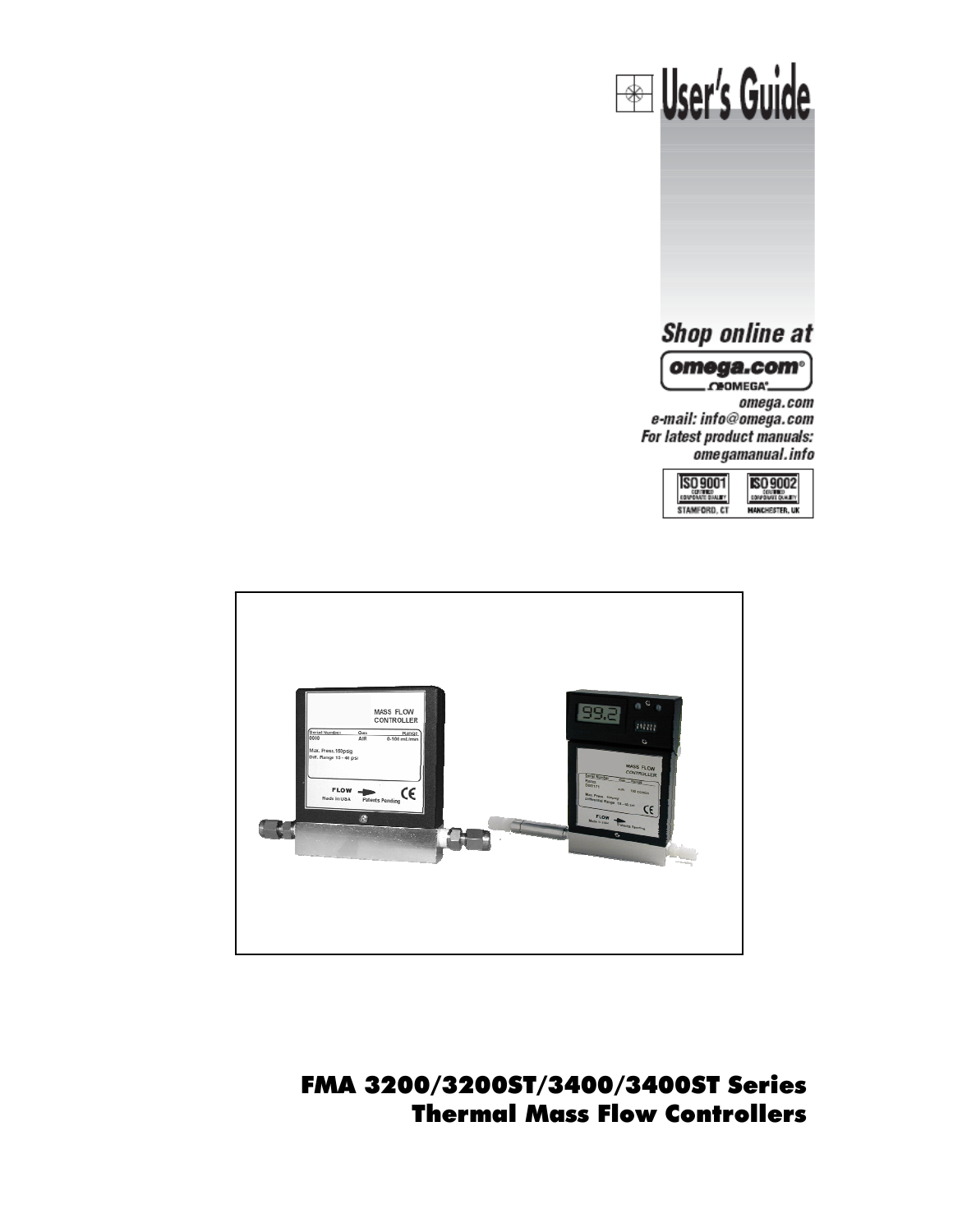

**CEOMEGA**<sup>\*</sup>

OMEGAnet<sup>®</sup> Online Service

omega.com

Internet e-mail info@omega.com

## **Servicing North America:**

| U.S.A.:            | One Omega Drive, P.O. Box 4047       |
|--------------------|--------------------------------------|
| ISO 9001 Certified | Stamford, CT 06907-0047              |
|                    | TEL: (203) 359-1660                  |
|                    | FAX: (203) 359-7700                  |
|                    | e-mail: info@omega.com               |
| Canada:            | 976 Bergar                           |
|                    | Laval (Quebec) H7L 5A1, Canada       |
|                    | TEL: (514) 856-6928                  |
|                    | FAX: (514) 856-6886                  |
|                    | e-mail: info@omega.ca                |
|                    | Ear inspeciónse teological ar applic |

### For immediate technical or application assistance:

|                  | U.S.A. and Canada: Sales Service: 1-800-826-6342/1-800-TC-OMEGA*<br>Customer Service: 1-800-622-2378/1-800-622-BEST <sup>®</sup><br>Engineering Service: 1-800-872-9436/1-800-USA-WHEN* |
|------------------|-----------------------------------------------------------------------------------------------------------------------------------------------------------------------------------------|
| Mexico:          | En Español: (001) 203-359-7803<br>e-mail: espanol@omega.com<br>FAX: (001) 203-359-7807<br>info@omega.com.mx                                                                             |
|                  | <b>Servicing Europe:</b>                                                                                                                                                                |
| Czech Republic:  | Frystatska 184, 733 01 Karviná, Czech Republic<br>TEL: +420 (0)59 6311899<br>FAX: +420 (0)59 6311114                                                                                    |
|                  | Toll Free: 0800-1-66342<br>e-mail: info@omegashop.cz                                                                                                                                    |
| Germany/Austria: | Daimlerstrasse 26, D-75392 Deckenpfronn, Germany<br>TEL: +49 (0)7056 9398-0<br>FAX: +49 (0)7056 9398-29<br>Toll Free in Germany: 0800 639 7678                                          |

| United Kingdom:    | One Omega Drive, River Bend Technology Centre |
|--------------------|-----------------------------------------------|
| ISO 9002 Certified | Northbank, Irlam, Manchester                  |
|                    | M44 5BD United Kingdom                        |
|                    | TEL: +44 (0)161 777 6611                      |
|                    | FAX: +44 (0)161 777 6622                      |
|                    | Toll Free in United Kingdom: 0800-488-488     |
|                    | e-mail: sales@omega.co.uk                     |
|                    |                                               |

e-mail: info@omega.de

It is the policy of OMEGA Engineering, Inc. to comply with all worldwide safety and EMC/EMI<br>regulations that apply. OMEGA is constantly pursuing certification of its products to the European<br>Approach Directives. OMEGA will The information contained in this document is believed to be correct, but OMEGA accepts no liability for an errors it contains, and reserves the right to alter specifications without notice.<br>WARNING: These products are not designed for use in, and should not be used for, human applications.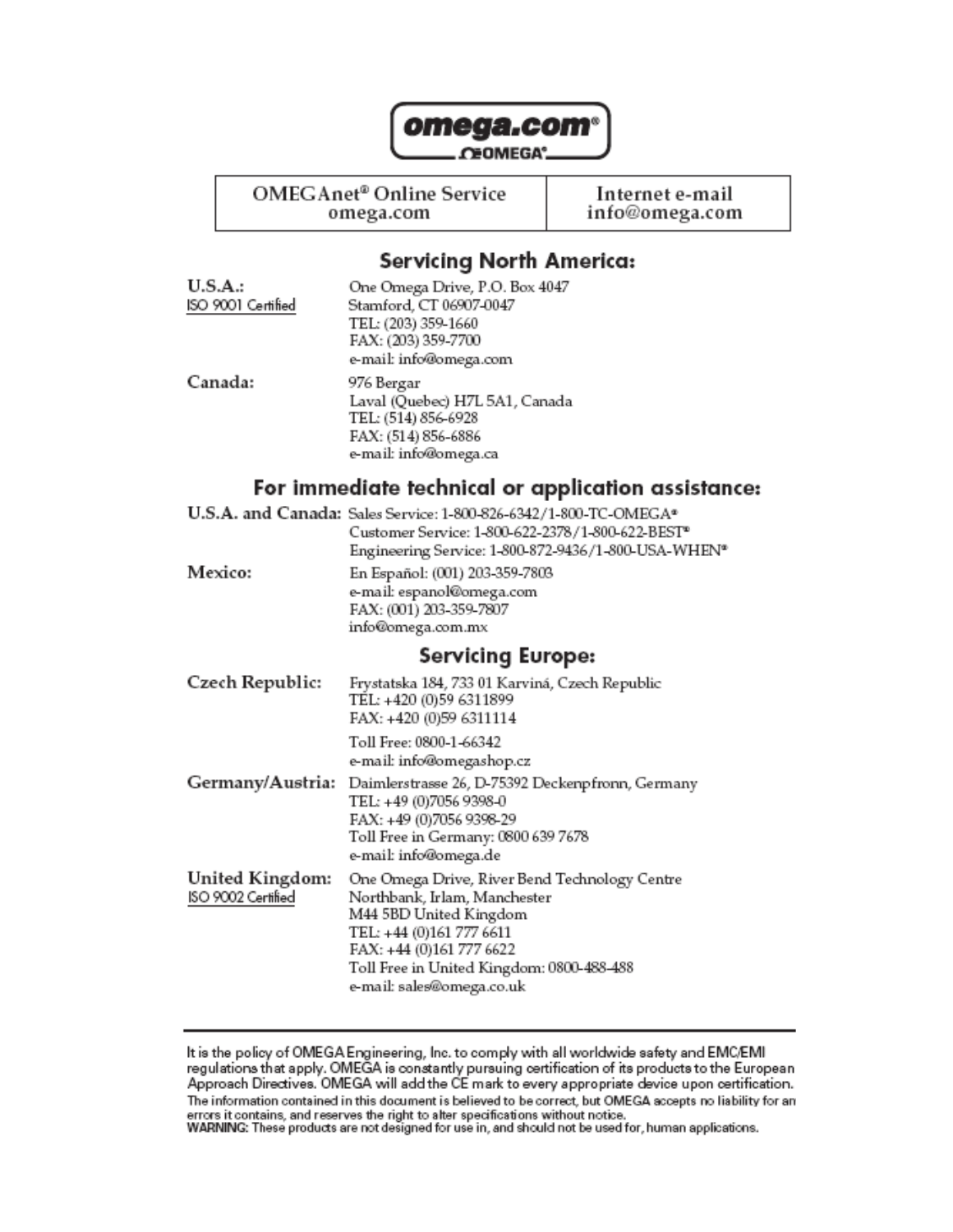

READ THIS MANUAL COMPLETELY BEFORE ATTEMPTING TO CONNECT OR OPERATE YOUR FLOW SENSOR. FAILURE TO DO SO MAY RESULT IN INJURY TO YOU OR DAMAGE TO THE FLOW CONTROLLER.

#### TABLE OF CONTENTS

| A.          |                                                                            |
|-------------|----------------------------------------------------------------------------|
|             |                                                                            |
|             |                                                                            |
|             |                                                                            |
| <b>B.</b>   |                                                                            |
|             |                                                                            |
|             |                                                                            |
|             |                                                                            |
|             |                                                                            |
|             | a) Overview                                                                |
|             |                                                                            |
|             | c) Connecting The 6 Pin Mini Din Connector & FMA 3000C Cable  10           |
|             |                                                                            |
|             | f) Using a 0-5VDC Output / Input Power Adapter Package 13                  |
|             |                                                                            |
| $C_{\cdot}$ |                                                                            |
|             |                                                                            |
|             |                                                                            |
|             |                                                                            |
|             | 4. Changing The Flow Rate Set-Point (Using An External Voltage Source)  15 |
|             | 5. Changing The Flow Rate Set-Point - FMA3400 / 3400ST Only 16             |
|             |                                                                            |
|             |                                                                            |
|             | 9. Changing The Calibration Gas - FMA3400 / 3400ST Only 17                 |
|             |                                                                            |
| D.          |                                                                            |
|             |                                                                            |
|             |                                                                            |
|             |                                                                            |
| E.          |                                                                            |
|             |                                                                            |
| F.          |                                                                            |
| G.          |                                                                            |
|             |                                                                            |
| Н.          |                                                                            |
|             |                                                                            |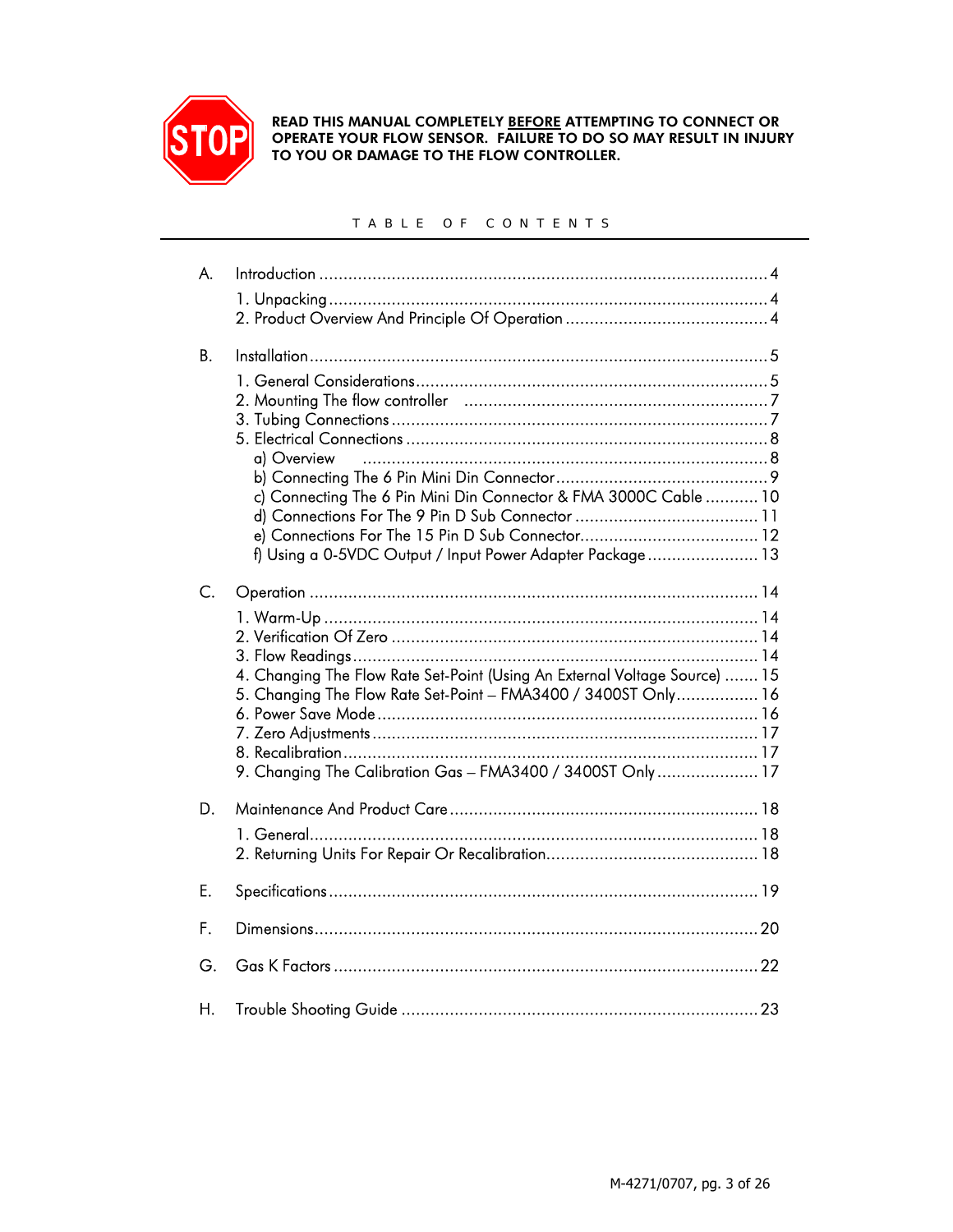# **A. Introduction**

#### **1. Unpacking**

All units are suitably packaged to prevent damage during shipping. If external damage is noted upon receipt of the package, please contact **Omega Engineering** immediately.

Open the package from the top, taking care not to cut too deeply into the package. Remove all the documentation and contents. Take care to remove all the items and check them against the packing slip. The products should also be checked for any concealed shipping damage. If any shortages or damage is noted, please contact Omega Engineering to resolve the problem.

**Typical Contents of Box: Controller, Calibration Certificate & Manual FMA 3200/3200ST shown; FMA 3400/3400ST have an integrated display.** 





**Caution:** Take care not to **drop** your controller. Read the installation section of this manual before providing power or tubing connections to the unit. Any damage caused by improper installation or careless handling will not be repaired under warranty (see limited warranty on page 25 for more details).

#### **2. Product Overview and Principle of Operation**

The FMA 3200/3400 Series Mass Flow Controllers from Omega Engineering are capable of measuring and controlling the flow of virtually any clean, dry gas as low as 0-20 sccm or as high as 0-10 l/min. Repeatable results are achieved using a patented thermal mass flow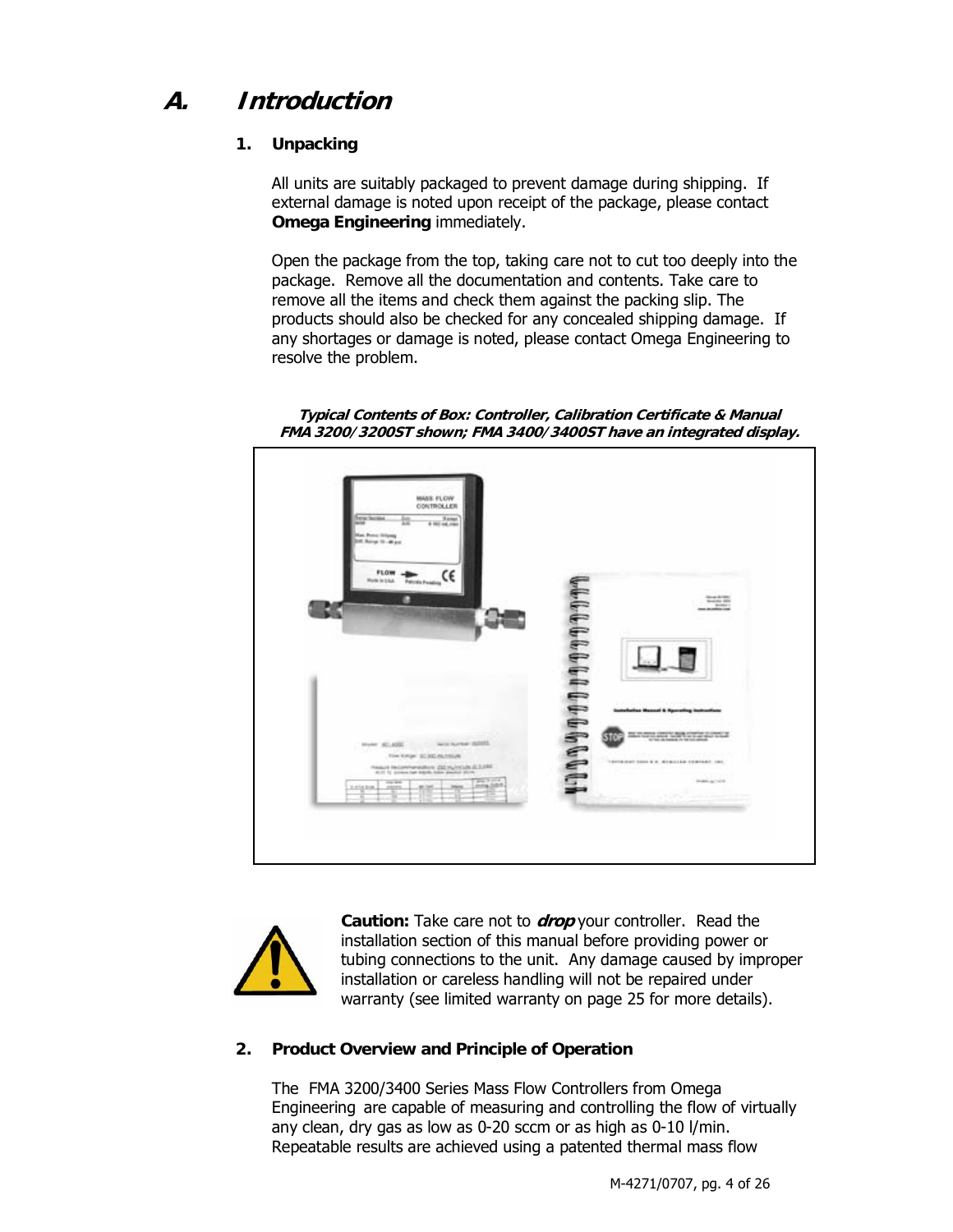sensor design. This proven design minimizes zero drift while maintaining fast response and linear outputs with virtually no maintenance.



The FMA 3200/3400 Series utilizes thermal flow sensing technology. A portion of the gas flowing through the unit is redirected into a small sensor tube. This tube has two coils on the outside. The first coil introduces a small amount of heat into the gas stream. As the gas passes through the tube heat is transferred from one coil to the other. The flow rate is proportional to the amount of heat transfer. Smart electronics analyze the amount of temperature change in the second coil and provide a

linearized analog output. A patented system insures that the zero remains stable and the sensor is extremely repeatable.

Flow in the FMA 3200/3400 Series is controlled by a proportional solenoid valve with active servo electronics. The flow measurement signal is analyzed by micro-processor controlled electronics and compared to a setpoint. Adjustments are then made to the valve in order to achieve the required flow rate. The set point can be either externally input via a 0- 5VDC signal or in the case of the FMA 3400/3400ST Series it can be input manually on the unit.

The output of the thermal mass flow sensor is directly related to the specific heat characteristic of the gas being measured. A sensor is calibrated for one gas but may be used with other gases by applying a correction factor to the output. The calibration gas for each specific flow controller is detailed on the product label.

## **B. Installation**



**Caution:** Do not exceed the pressure, temperature or power operating ranges detailed in the SPECIFICATIONS section of this manual. Omega Engineering shall not be liable for any damage or injury caused by incorrect operation of their products.

#### **1. General Considerations**

It is recommended that a safety shut-off valve be installed upstream (before) of the controller.

All wetted parts should be checked for compatibility with the gas to be used. If there are any incompatibilities eg. highly corrosive gas, then the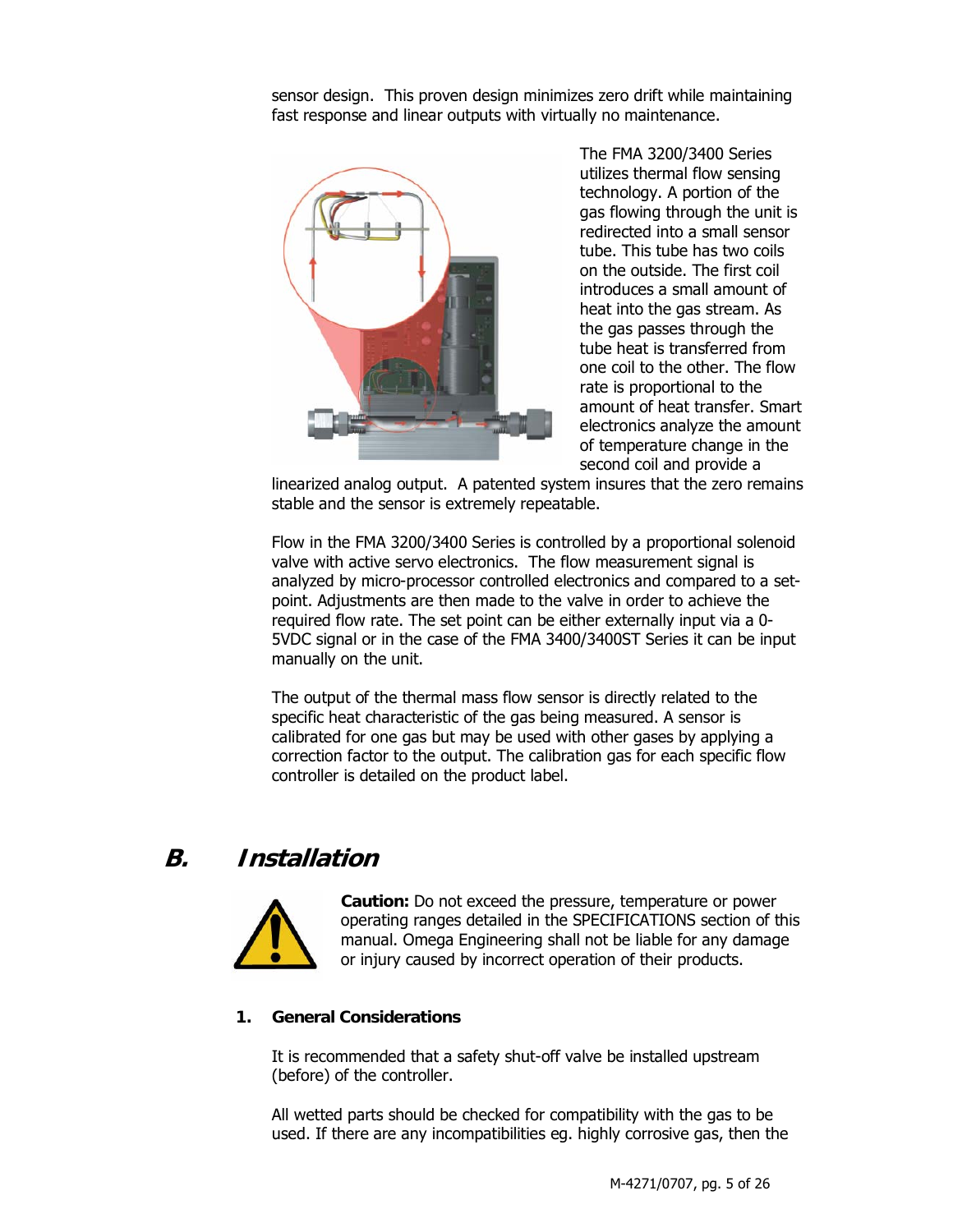unit may be damaged or fail prematurely. Such damage will not be repaired under warranty.

Units should be installed in a clean, dry environment with an ambient temperature that is as stable as possible. Avoid areas with strong magnetic fields, strong air flows or excessive vibration.

In order to operate the differential pressure across the controller should be in the range 15-45psid (1-3 bar). For optimum performance a differential pressure of 25psid is recommended.

For Example, consider the following system:



The differential pressure across the flow controller in this system would be 100 psi  $-14$  psi = 86 psid. Consequently the flow controller would NOT be able to control flow. For the unit to operate at optimum performance the supply pressure from the gas cylinder would need to be lowered to 39 psig to give 39 psi  $-14$  psi  $= 25$  psid.

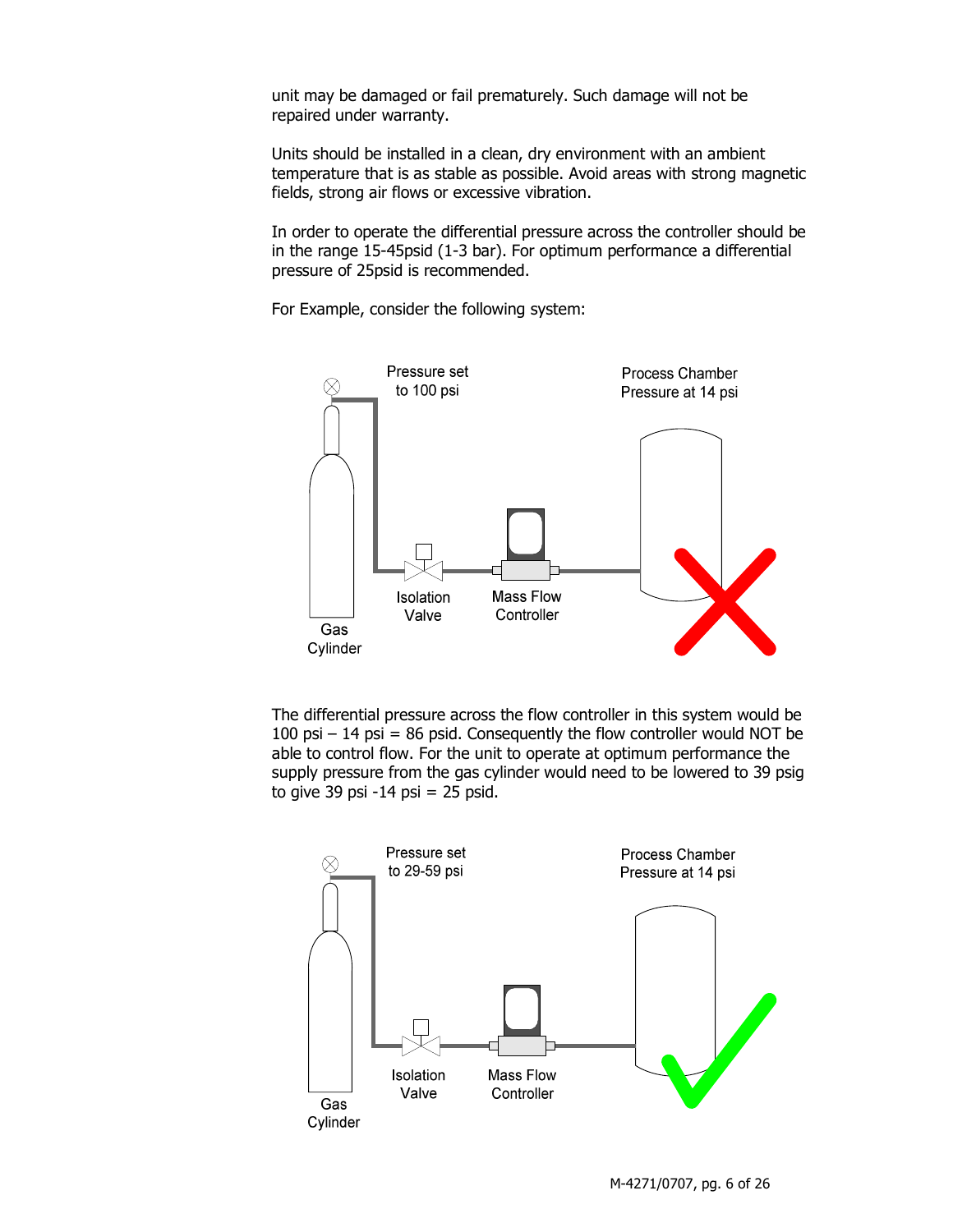#### **2. Mounting the Flow Controller.**

The FMA 3200/3400 Series controllers have no particular orientation or installation requirements so may be mounted in any convenient position.

It is recommended that units be fixed to a suitable substrate using the two 4-40 mounting holes provided.



**Mounting View from Bottom (mounting hardware not included with sensor)** 

#### **3. Tubing Connections**

All tubing must be clean, dry and purged with clean dry air before installation of the FLO-CONTROLLER®.

If the gas to be used may contain particles then a filter (20 microns or less) should be installed upstream of (before) the unit.

When connecting the sensor to the tubing, take care not to over-tighten the fittings or leaking may occur.



**Caution:** Only use the fittings factory installed on the unit. If the fittings are removed the calibration of the unit may be effected and leaking may occur. If different fittings are required please contact the Omega Engineering Customer Service Department for assistance.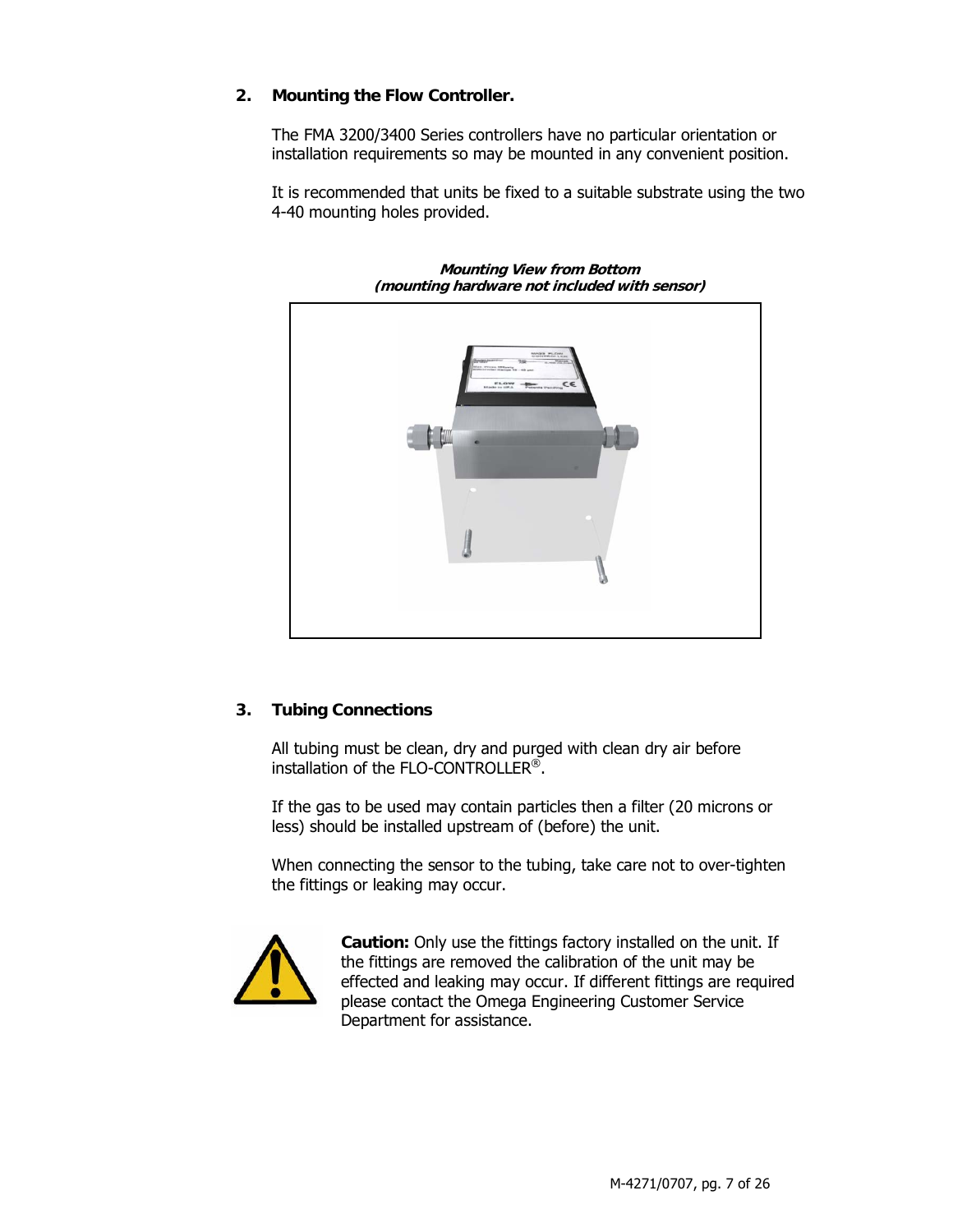#### **4. Electrical Connections**



**Caution:** Incorrect wiring may cause severe damage to the unit. Applying an AC voltage (115VAC or 230VAC) directly to the unit will cause damage. Read the following instructions carefully before making any connections.

#### **a) Overview**

The FMA 3200/3400 Series provides a 0-5VDC analog output proportional to the flow rate. This output may be connected to a display, data acquisition system or voltmeter with an impedance of greater than 2.5 kΩ (kilo ohms).

The flow controller needs to be supplied with a 0-5 VDC set point signal to enable control. On the FMA 3400/3400ST Series this may be generated internally by altering the set-point potentiometer on the front panel of the unit.

A stable D.C. power supply is required to operate the unit. The voltage and current requirements depend on the configuration of the unit. Full details may be found in the Specification section of this manual.

Connecting wires should be as short as possible to avoid voltage drops. Twisted conductor cable should be used if the length of the wiring is to be longer than 2 meters.

Units are supplied with either a 6 pin mini DIN type connector (requires mating cable assembly), a 9 Pin D Sub connector or 15 Pin D Sub connector.



**Caution:** Cutting off the integrated connectors on the unit IS NOT RECOMMENDED and will void the product warranty. Mating cables should be ordered along with each unit.

Electrical connections to the units are made as detailed in the following sections.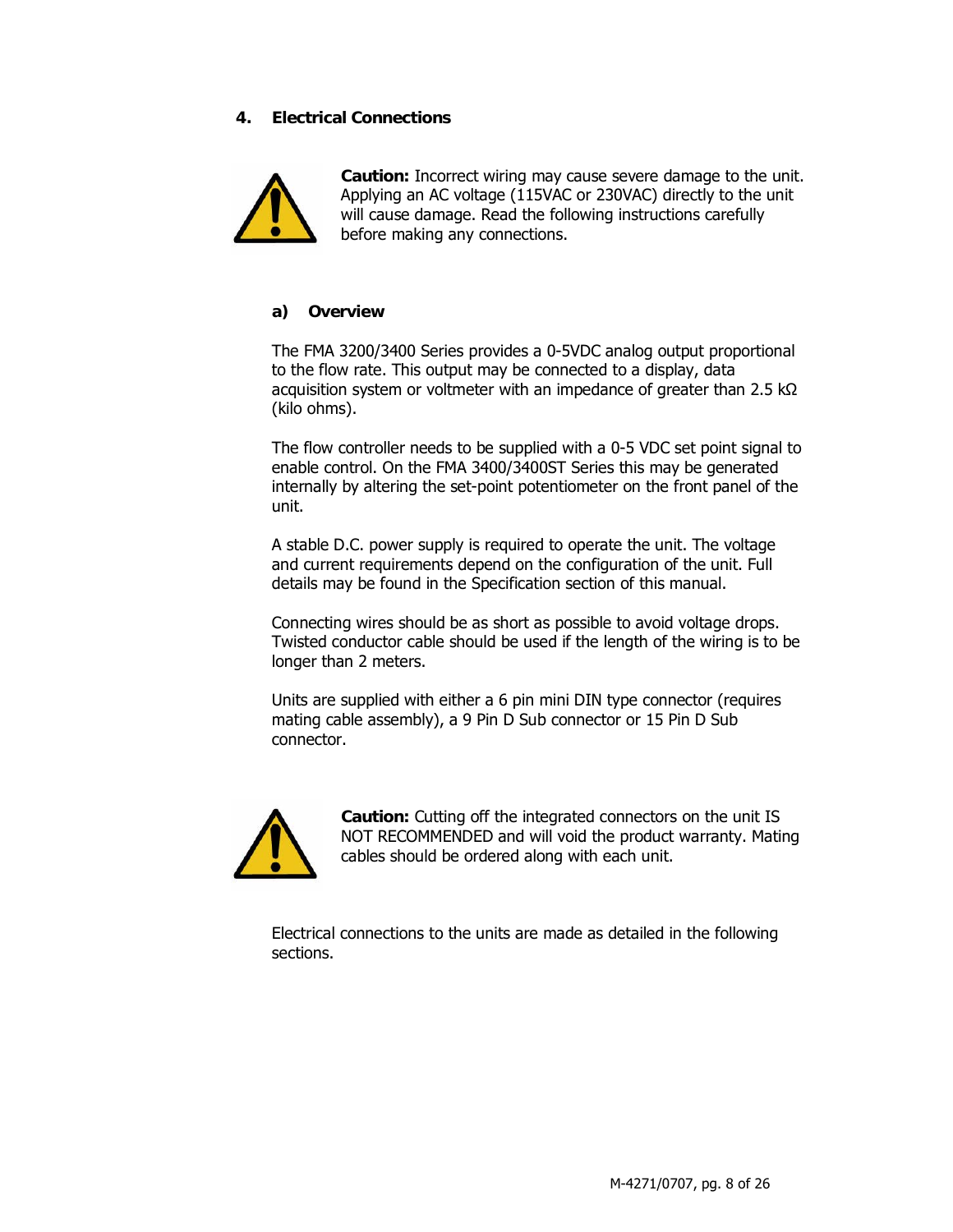#### **b) Connecting The 6 Pin Mini Din Connector**

Using a suitable mating connector the pins of the integrated connector should be wired as follows:



**Connecting To The Integrated 6 Pin Connector** 

**Pin 2** should be connected to the Positive of the power source.

**Pin 6** should be connected to the Negative (Ground) of the power source.

**Pin 3** provides the signal output and should be connected to the positive terminal of the display, data acquisition system or voltmeter.

**Pin 1** is the signal negative (ground) and should be connected to the negative (Ground) terminal of the display, data acquisition system or voltmeter.

**Pin 4** provides the input signal and should be connected to the positive terminal of the voltage source. The (0-5VDC) voltage control signal should be supplied from a low impedance source.

**Pin 5** is the input signal negative (ground) and should be connected to the negative (Ground) terminal of the voltage source.



**Caution:** Avoid high voltage static discharges to the input signal connection. Do not short the input/output signal wires or allow them to contact the power wires at any time. DAMAGE WILL RESULT!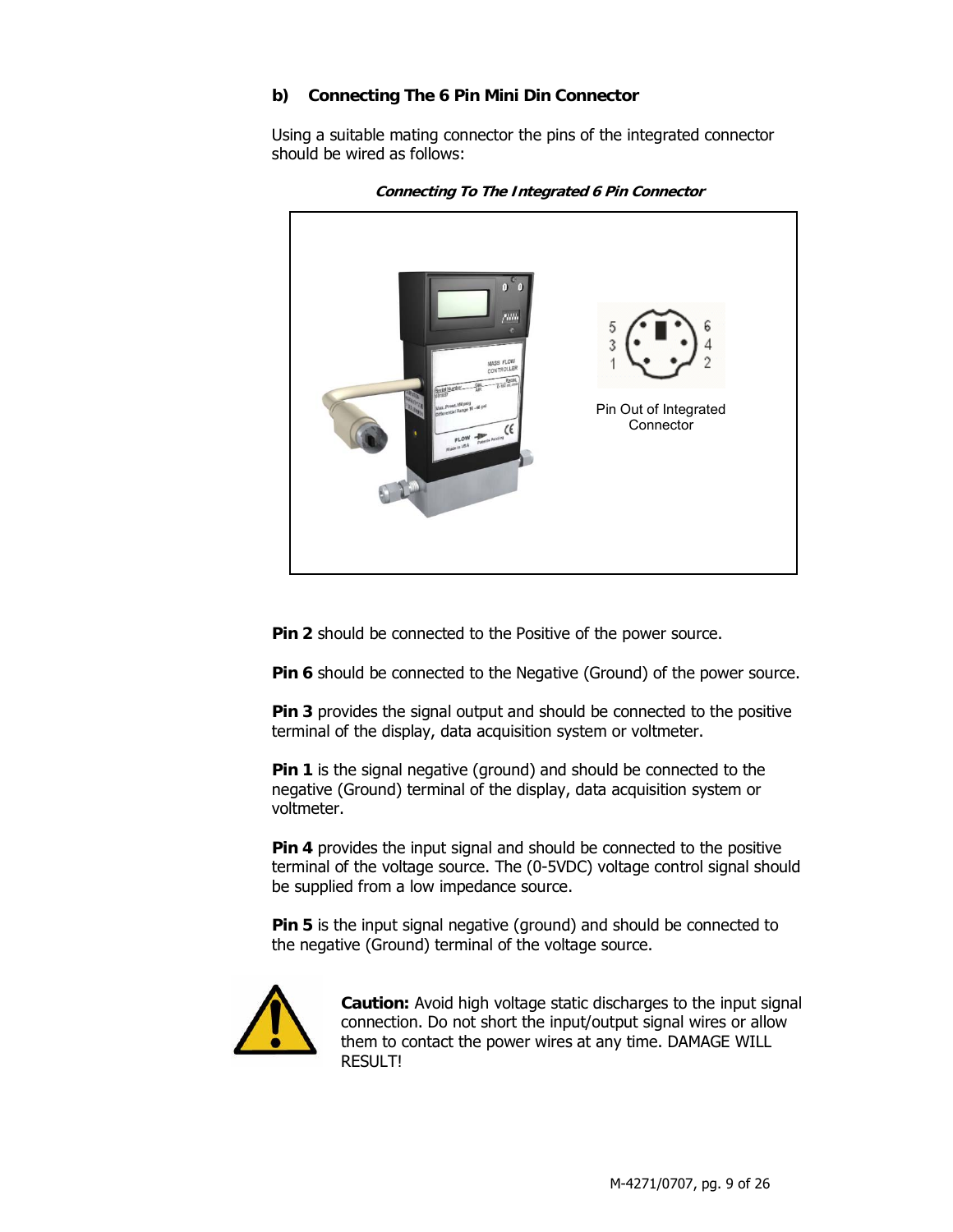#### **c) Connecting The 6 Pin Mini Din Connector & FMA 3000C Cable**

The two mating connectors should be pushed together and the pigtail leads wired as follows:



**Connecting To The Integrated 6 Pin Connector Using A FMA 3000C Cable** 

The **RED** wire should be connected to the Positive of the power source.

The **BLACK** wire should be connected to the Negative (Ground) of the power source.

The **ORANGE** wire provides the signal output and should be connected to the positive terminal of the display, data acquisition system or voltmeter.

The **BROWN** wire is the signal negative (ground) and should be connected to the negative (Ground) terminal of the display, data acquisition system or voltmeter.

The **YELLOW** wire provides the input signal and should be connected to the positive terminal of the voltage source. The (0-5VDC) voltage control signal should be supplied from a low impedance source.

The **GREEN** wire is the input signal negative (ground) and should be connected to the negative (Ground) terminal of the voltage source.

The wire colors above describe the pigtail leads of the FMA 3000C cable assembly and may not correspond with the internal wiring of your flow sensor.



**Caution:** Avoid high voltage static discharges to the input signal connection. Do not short the input/output signal wires or allow them to contact the power wires at any time. DAMAGE WILL RESULT!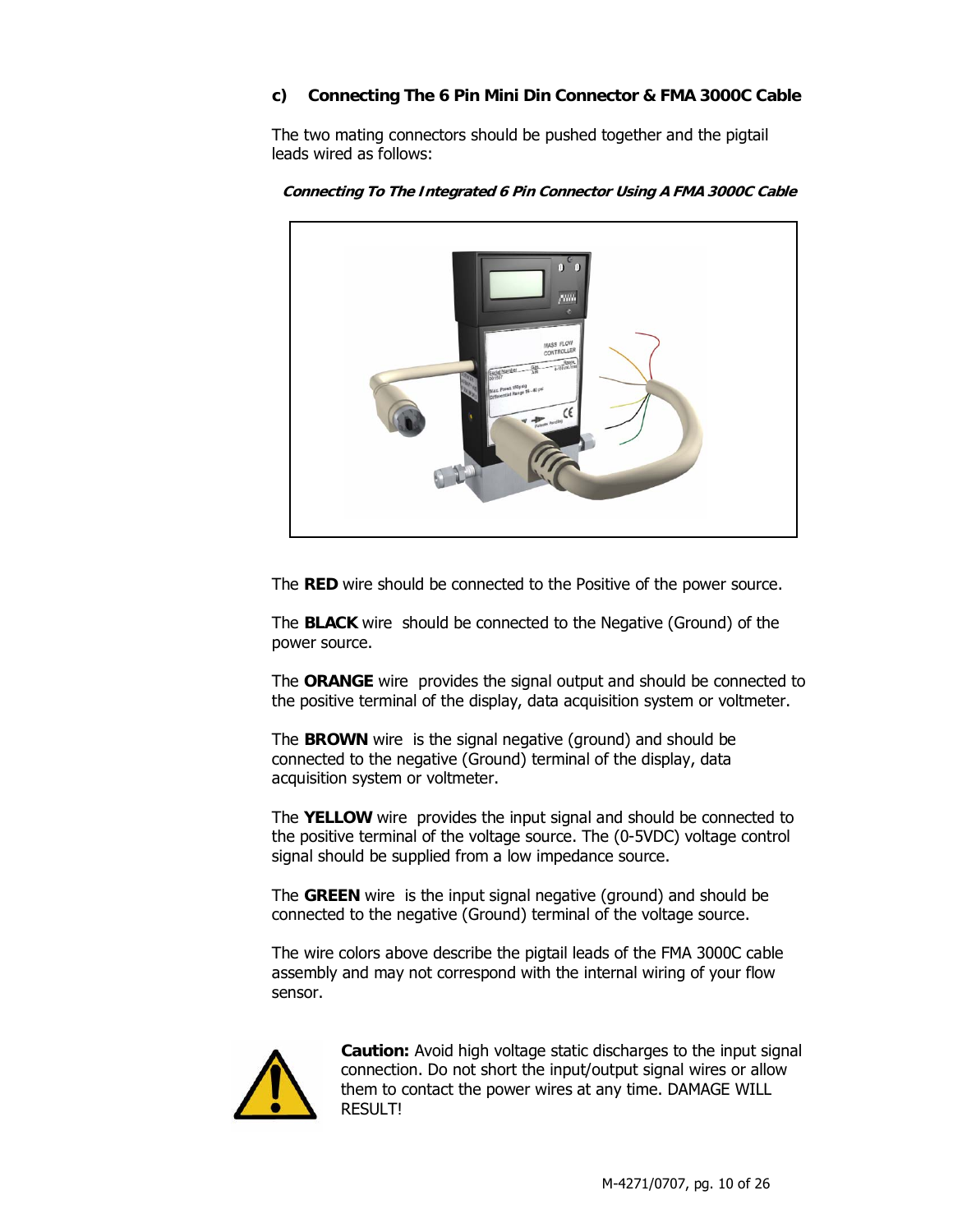#### **d) Connections For The 9 Pin D Sub Connector**

Using a suitable mating connector the pins of the integrated connector should be wired as follows:





**PIN 3** should be connected to the Positive of the power source.

**PIN 4** should be connected to the Negative (Ground ) of the power source.

**PIN 2** provides the signal output and should be connected to the positive terminal of the display, data acquisition system or voltmeter.

**PIN 8** is the signal negative (ground) and should be connected to the negative (Ground) terminal of the display, data acquisition system or voltmeter.

**Pin 6** is the input signal and should be connected to the positive terminal of the voltage source. The (0-5VDC) voltage control signal should be supplied from a low impedance source.

**Pin 7** is the input signal negative (ground) and should be connected to the negative (Ground) terminal of the voltage source.

Pins 1, 5, and 9 are not used.



**Caution:** Avoid high voltage static discharges to the input signal connection. Do not short the input/output signal pins or allow them to contact the power connections at any time. DAMAGE WILL RESULTI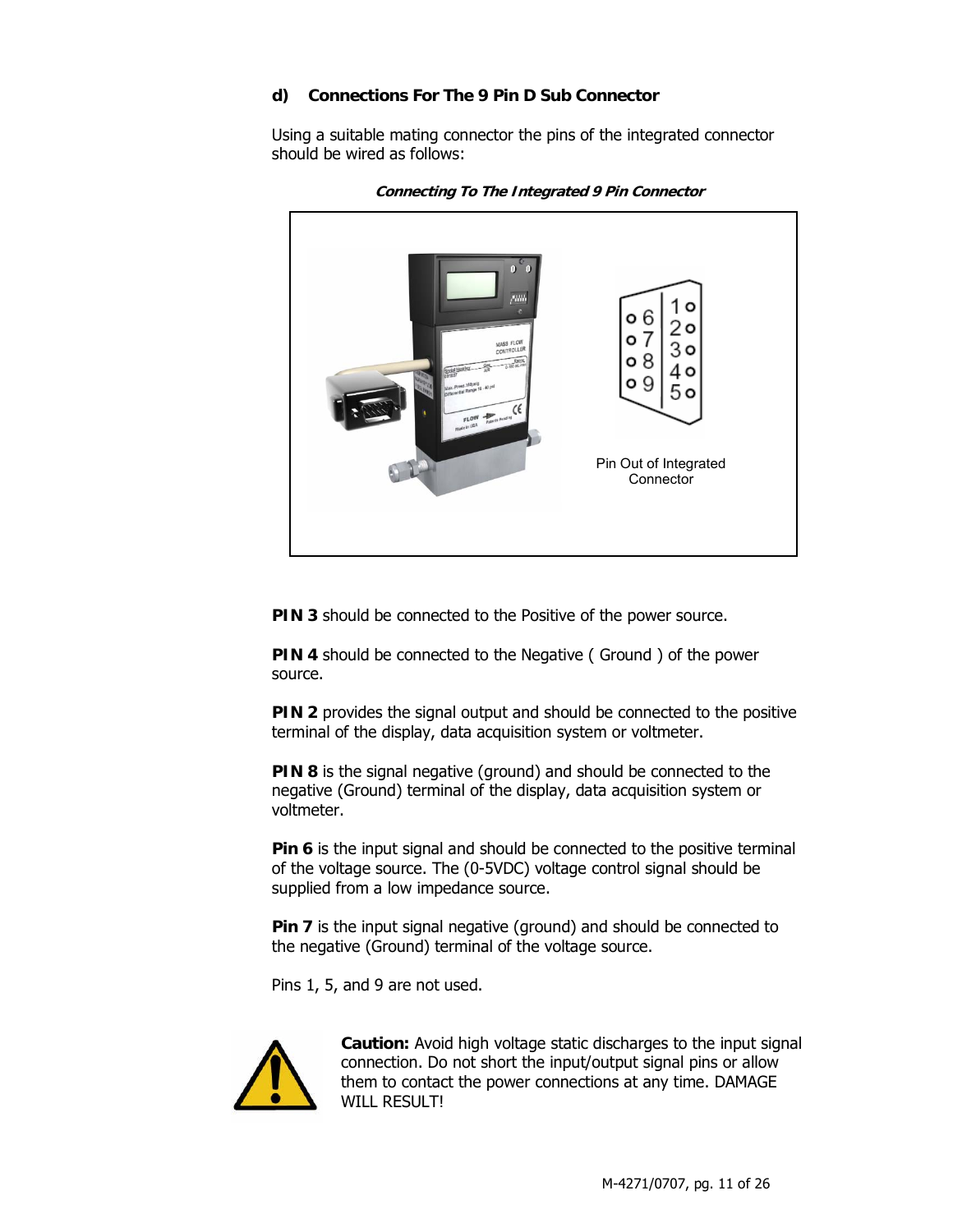#### **e) Connections For The 15 D Sub Connector**

Using a suitable mating connector the pins of the integrated connector should be wired as follows:



**Connecting To The Integrated 15 Pin Connector** 

**PIN 7** should be connected to the Positive of the power source.

**PIN 5** should be connected to the Negative (Ground) of the power source.

**PIN 2** provides the signal output and should be connected to the positive terminal of the display, data acquisition system or voltmeter.

**PIN 10** is the signal negative (ground) and should be connected to the negative (Ground) terminal of the display, data acquisition system or voltmeter.

**Pin 8** is the input signal and should be connected to the positive terminal of the voltage source. The (0-5VDC) voltage control signal should be supplied from a low impedance source.

**Pin 1** is the input signal negative (ground) and should be connected to the negative (Ground) terminal of the voltage source.

Pins 3, 4, 6, 9, 11, 12, 13, 14 and 15 are not used.



**Caution:** Avoid high voltage static discharges to the input signal connection. Do not short the output signal pins or allow them to contact the power connections at any time. DAMAGE WILL **RESULTI**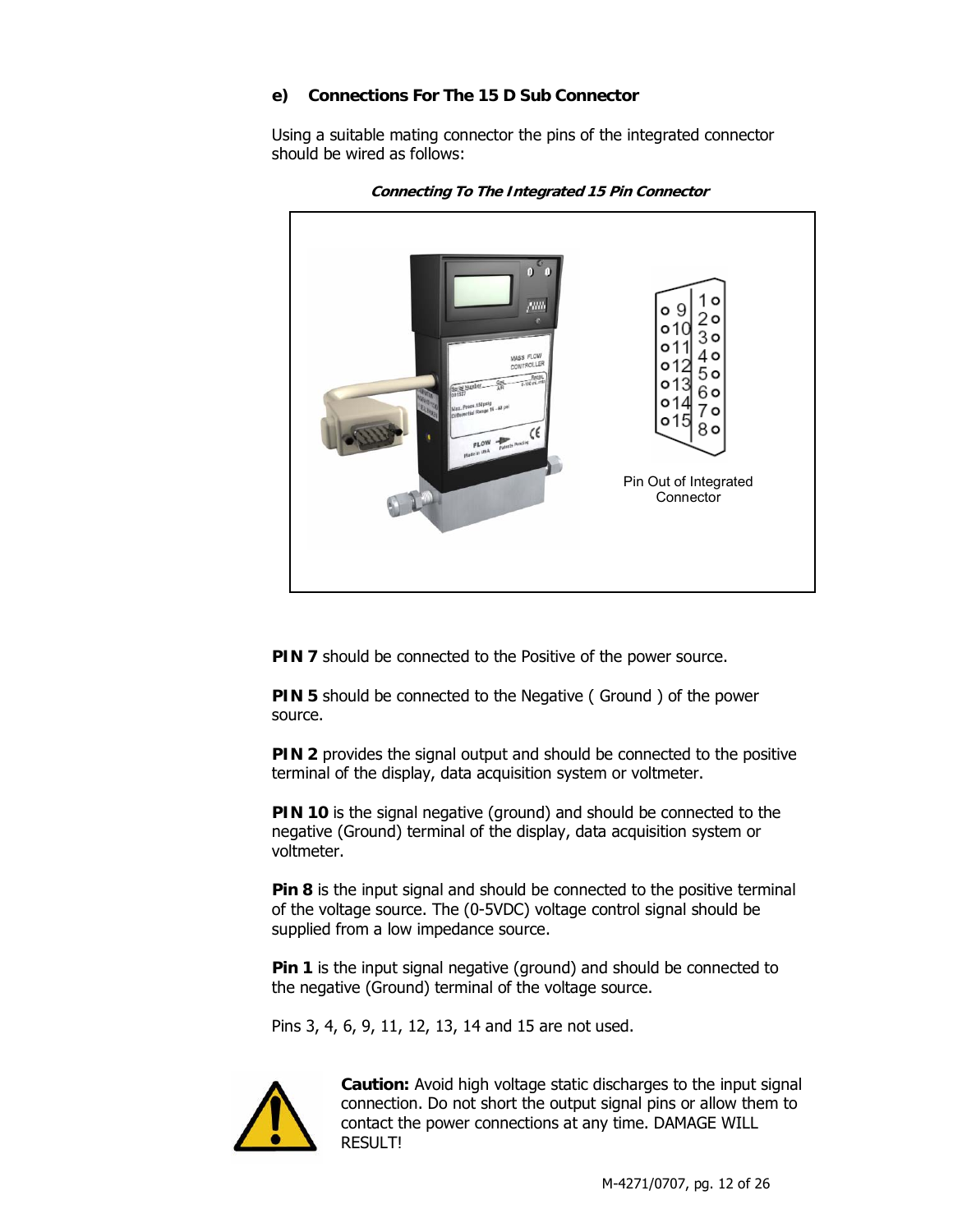#### **f) Using a 0-5VDC Input / Output Power Adapter Package.**

An optional 0-5VDC Input / Output Power Adapter Package is available for use with the FMA 3200/3400 Series. This consists of a power source (115VAC or 230VAC), a connection hub and two cable assemblies with pigtail (soldered wire) ends. This should be assembled as shown in the following diagram.

> **Assembling a FMA 3215PW Power Adapter Package (the FMA 3223PW Power Adapter Package is similar)**



The **RED** connector should be inserted in the **RED** socket on the connection hub. The **WHITE** connector should be inserted in the **WHITE** socket on the connection hub.

The cable with a **RED** connector provides the input signal. The **RED** wire of this cable should be connected to the positive terminal of the voltage source. The (0-5VDC) voltage control signal should be supplied from a low impedance source. The **bare** wire of this cable assembly is the input signal negative (ground) and should be connected to the negative (Ground) terminal of the voltage source.

The cable with a **WHITE** connector provides the signal output. The **WHITE** wire should be connected to the positive terminal of the display, data acquisition system or voltmeter with an impedance of greater than 2.5 kΩ (kilo ohms). The **bare** wire of this cable assembly is the signal negative (ground) and should be connected to the negative (Ground) terminal of the display, data acquisition system or voltmeter.



**Caution:** Avoid high voltage static discharges to the input signal connection. Do not short the output signal wires or allow them to contact the power wires at any time. DAMAGE WILL RESULT!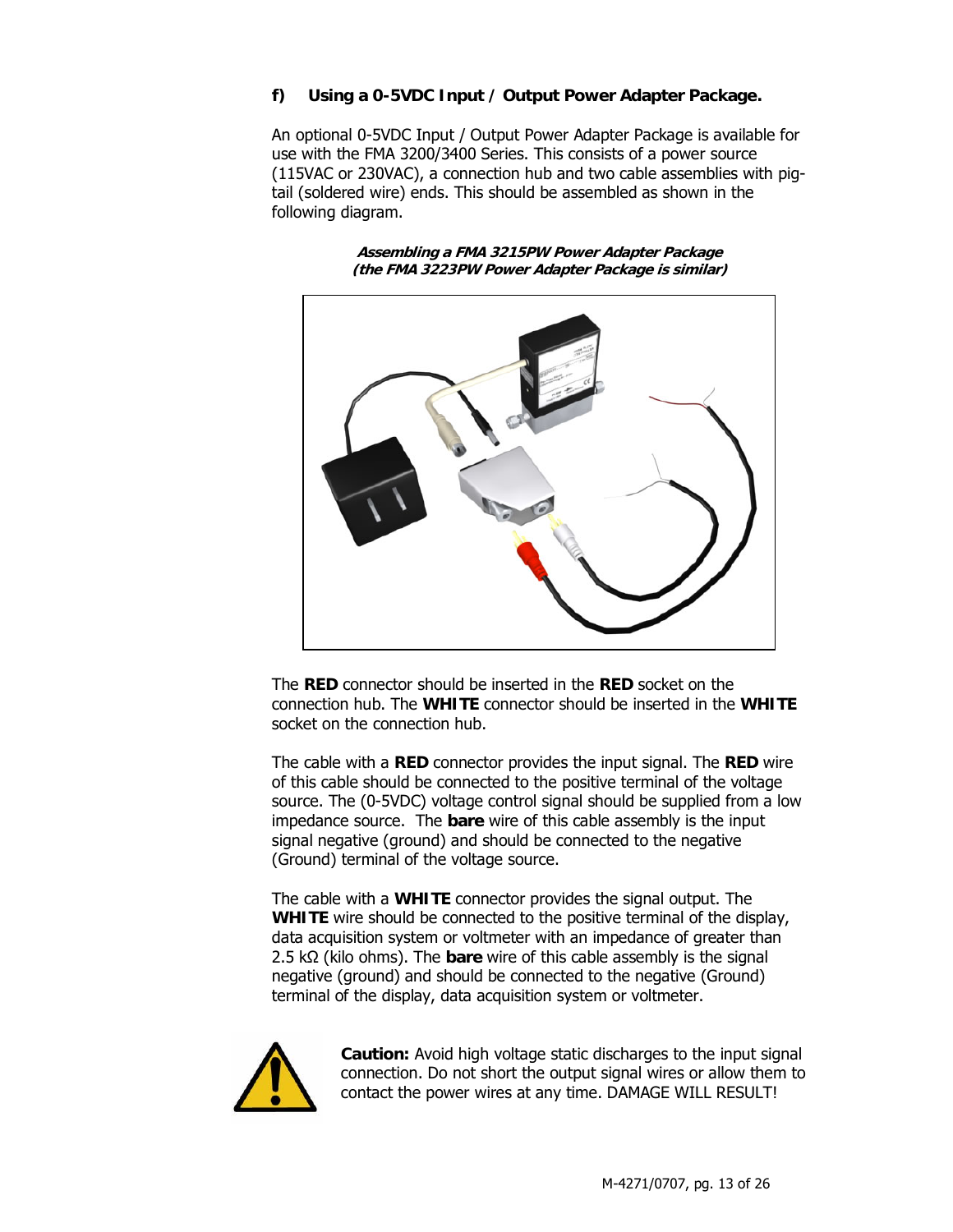# **C. Operation**

#### **1. Warm Up**

Before applying power to the unit check all tubing and electrical connections. Once correct installation is verified switch on the power. The unit should then be allowed to warm up for 5 minutes before gas pressure is applied.

#### **2. Verification of Zero**

Flow through the unit should be stopped by sealing or capping the inlet of the controller. It is not adequate to only stop flow by turning off the gas supply or closing a valve as there may be a leak in the system. This would give a false reading.

After 5 minutes, the zero should be stable when there is no flow through the unit. If after 10-15 minutes the output is still not zero volts (within  $\pm 0.05$  volts) the unit should be adjusted as detailed in section C part 6.

It should be noted that power supply voltage variations and changes in ambient temperature can have an effect on zero readings.

#### **3. Flow Readings**

Each controller is factory calibrated for a specific flow range and gas (or gas mixture). The calibration gas and flow range are shown on the unit's label and calibration certificate.

By monitoring the voltage output signal it is possible to determine the flow rate of the gas. Units are configured so that an output signal of 5.0VDC is provided when the maximum flow (i.e. Full Scale flow) is passing through the unit. The output signal is linear and scaleable enabling calculation of flow rates with in the sensor's range. For example:

For a flow range of 0-500sccm:

At 500sccm the output signal would be 5VDC

If the output signal were 3.5VDC then the flow rate would be:

 $500 \div 5 \times 3.5 = 350$  sccm

If the maximum flow rate is exceeded non-linear and inaccurate readings will result.

Units may be used for gases other than the calibration gas. In this case a "K Factor" would need to be applied and a corrected value calculated using the following formula: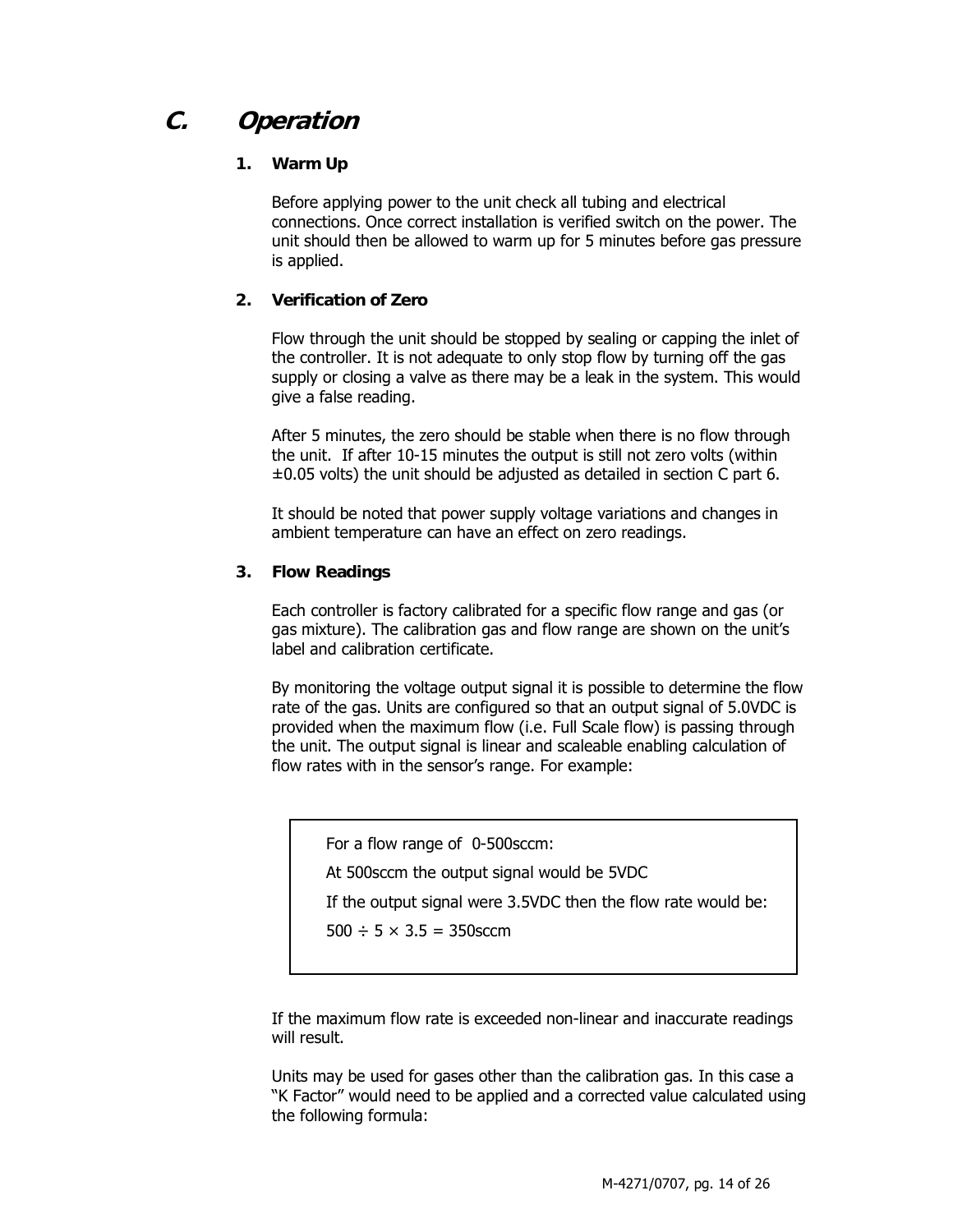$Q_1 / Q_2 = K_1 / K_2$  $Q_1$  is the flow rate of the new gas  $Q<sub>2</sub>$  is the flow rate of the original calibration gas  $K_1$  is the K factor of the new gas  $K<sub>2</sub>$  is the K factor of the original calibration gas  $Q_1 = (K_1 / K_2) Q_2$ 

If  $K_2$  is larger than  $K_1$  then linear results will only be achieved if the unit does not exceed  $5(K_1/K_2)$ VDC for the full scale output.

#### Example 1

For a 0-200sccm unit calibrated for air the flow at 5.0VDC would be 200sccm. The K factor for air is 1. If the unit is used with Helium (K factor 1.454 relative to air) then the flow at 5VDC (i.e. the maximum flow) would be  $(1.454/1)200 = 290.8$  sccm

#### Example 2

For a 0-10.0 l/min unit calibrated for Argon the flow at 5.0VDC would be 10.0l/min. The K factor for Argon is 1.45. If the unit is used with Carbon Dioxide (K factor 0.74) then the flow rate 5.0VDC would be  $(0.74/1.45)10.0 = 5.10$ /min

The accuracy of readings using K factors is not as good as that achieved for the calibration gas. The accuracy obtained (typically  $\pm 3\%$  for K factors similar to the calibration gas) depends on the gas being used and the flow rate.

For a list of common K Factors see Section J.

#### **4. Changing The Flow Rate Set-Point (Using An External Voltage Source)**

The required flow rate is selected by adjusting the set-point voltage. The normal control signal voltage is 0-5VDC with 0VDC corresponding to zero flow and 5VDC being equivalent to the maximum rated flow of the unit. This input is linear and scaleable allowing different flow rates within the range of the unit to be selected. For example:

For a flow range of 0-500sccm:

A 5 VDC Input Signal would correspond to a flow rate of 500sccm

If a flow rate of 300sccm were required then the set-point would be:

 $(300 \div 500) \times 5 = 3.0$ VDC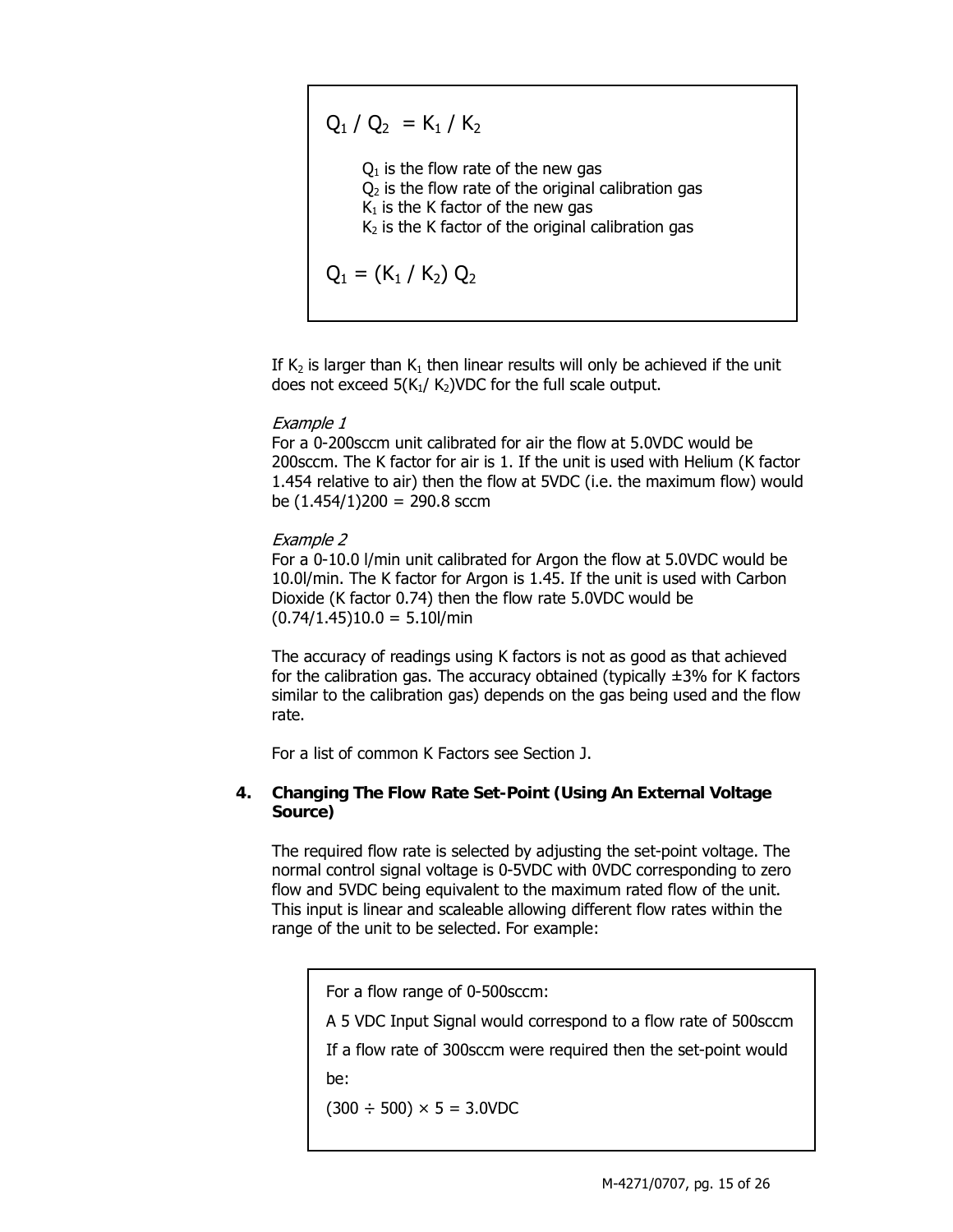If a gas other than the calibration gas is used then the adjusted maximum (full scale) flow for the unit should be calculated using the K Factor for that gas (see section C3 above).

A zero or negative set-point voltage will cause the solenoid valve to close fully. Whilst closed, the valve is configured to withstand pressures up to 60 psig (higher pressures on request).



**Caution:** The flow controller valve will open if the pressure exceeds 60psig. For safety it is recommended that a separate positive shut-off valve is installed upstream of the controller.

#### **5. Changing The Flow Rate Set-Point – FMA3400/3400ST Series Only**

On the FMA 3400/3400ST Series the set-point may be input from an external source or be supplied internally.

For an external set-point, dip switch 1 should be **OFF** and dip switch 2 **ON**. See section C4 above for details of how to adjust the set-point using an external voltage source.

For an internal set-point, dip switch 1 should be **ON** and dipswitch 2 **OFF**. Adjustment of the internal set-point is made by turning the coarse and fine set-point potentiometers on the front panel of the display, with the gas is flowing, until the desired flow rate is achieved.



**FMA 3400/3400ST Series Set-Point Potentiometers** 

#### **6. Power Save Mode.**

To improve valve performance and reliability over time, the FMA 3200/3400 Series features a Power Save Mode. This is activated after a prolonged application of a zero or negative set-point. When a control voltage greater than 0 VDC is applied after the Power Save Mode has been initiated there may be a short delay (1-2 secs) before the valve actuates.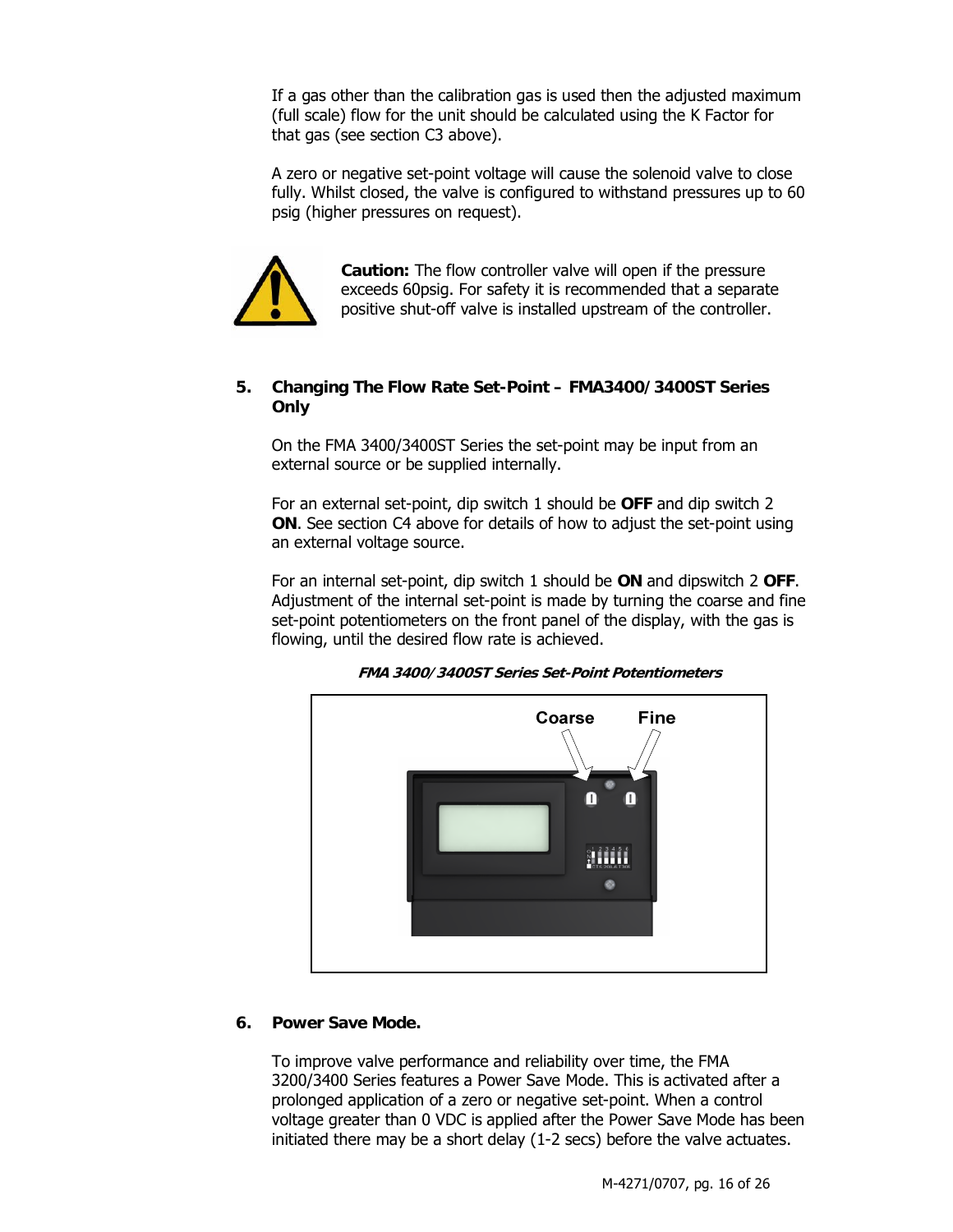#### **7. Zero Adjustments**

The zero should be checked as detailed in section C part 2. If an adjustment is needed the Zero Potentiometer should be carefully turned until the output (VDC) becomes zero.



**Caution:** Do NOT adjust the Gain Potentiometer when adjusting the zero or the unit will need to be recalibrated.

**Making Zero Adjustments Using a Small Flathead Screwdriver** 



Care should be taken to only make small adjustments to the zero potentiometer. If too much of an adjustment is made and difficulties are being experienced in achieving a zero reading then turn the potentiometer fully anti-clockwise and begin making small clockwise adjustments until a zero reading is obtained.

#### **8. Recalibration**

If recalibration is required please contact the Omega Engineering Customer Service Department.

#### **9. Changing the Calibration Gas – FMA 3400/3400ST Series Only**

The FMA 3400/3400ST Series may be calibrated for up to three gases. These gases, their corresponding flow ranges and accuracy specifications are detailed on the calibration certificate.

The calibration gas required is determined by selecting the corresponding dip switch on the front panel of the display.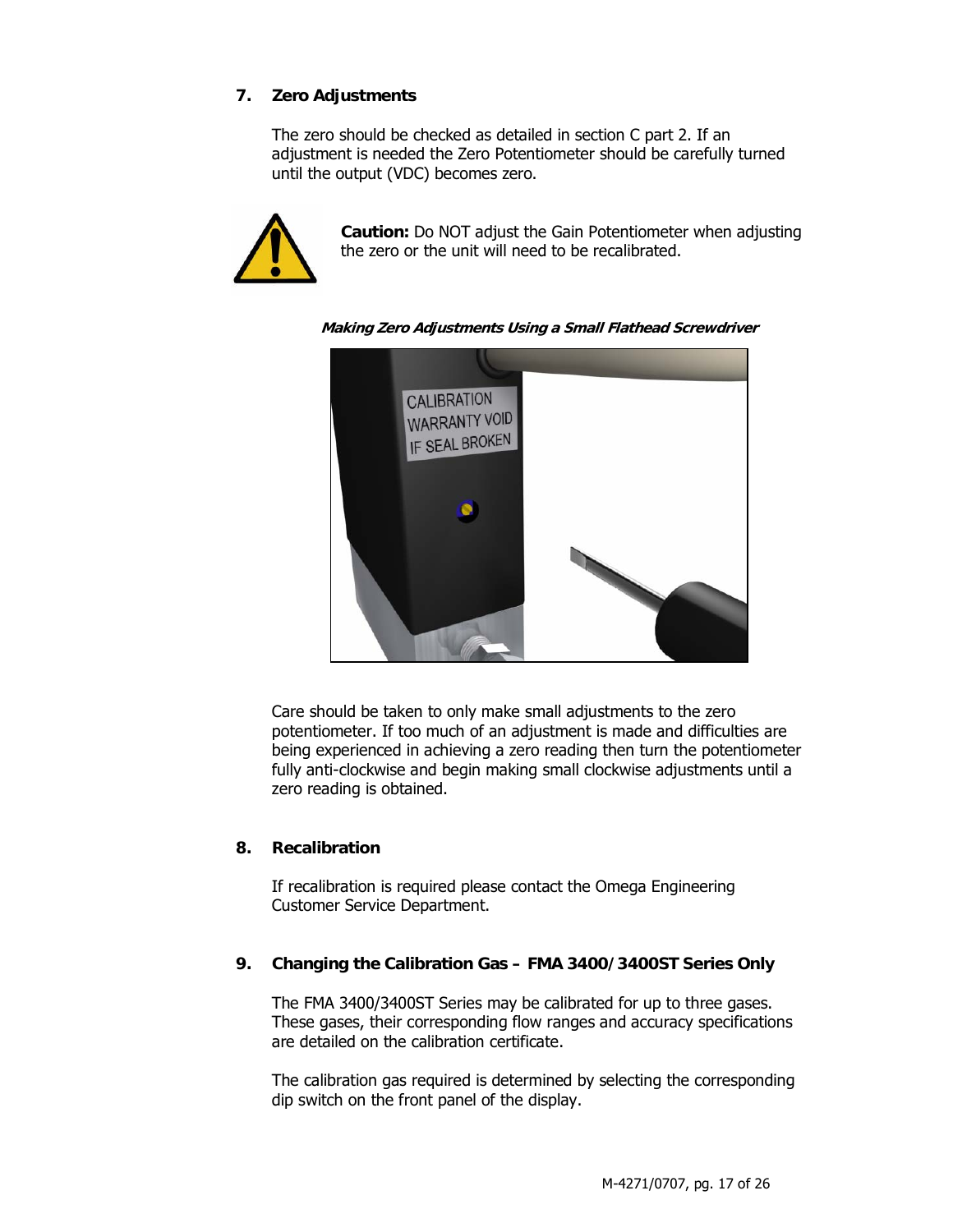**FMA 3400/3400ST Series Dip Switches** 



Dip switch 4 is allocated to the primary calibration gas. Dip switch 5 is allocated to the second calibration gas (if applicable). Dip switch 6 is allocated to the third calibration gas (if applicable).

To select the gas, the dip switch should be turned **ON**. All other switches allocated to gases (i.e. 4, 5 or 6 except the required switch/gas) should be set to **OFF.** 

## **D. Maintenance and Product Care**

#### **1. General**

Inlet filters should be periodically checked and cleaned or replaced as necessary.

Regularly check all electrical and process connections for damage or deterioration.

If the sensor is to be stored, keep both the inlet and outlet ports sealed.

Do not allow any liquid or moisture to enter the sensor or damage will occur.

#### **2. Returning Units for Repair or Recalibration**

To return a unit for repair or recalibration please contact the Omega Engineering Customer Service Department. An Authorized Return (AR) number will then be issued. The AR number should then be noted on the outside of the package and on any correspondence. Further details may be found on page 25 of this manual.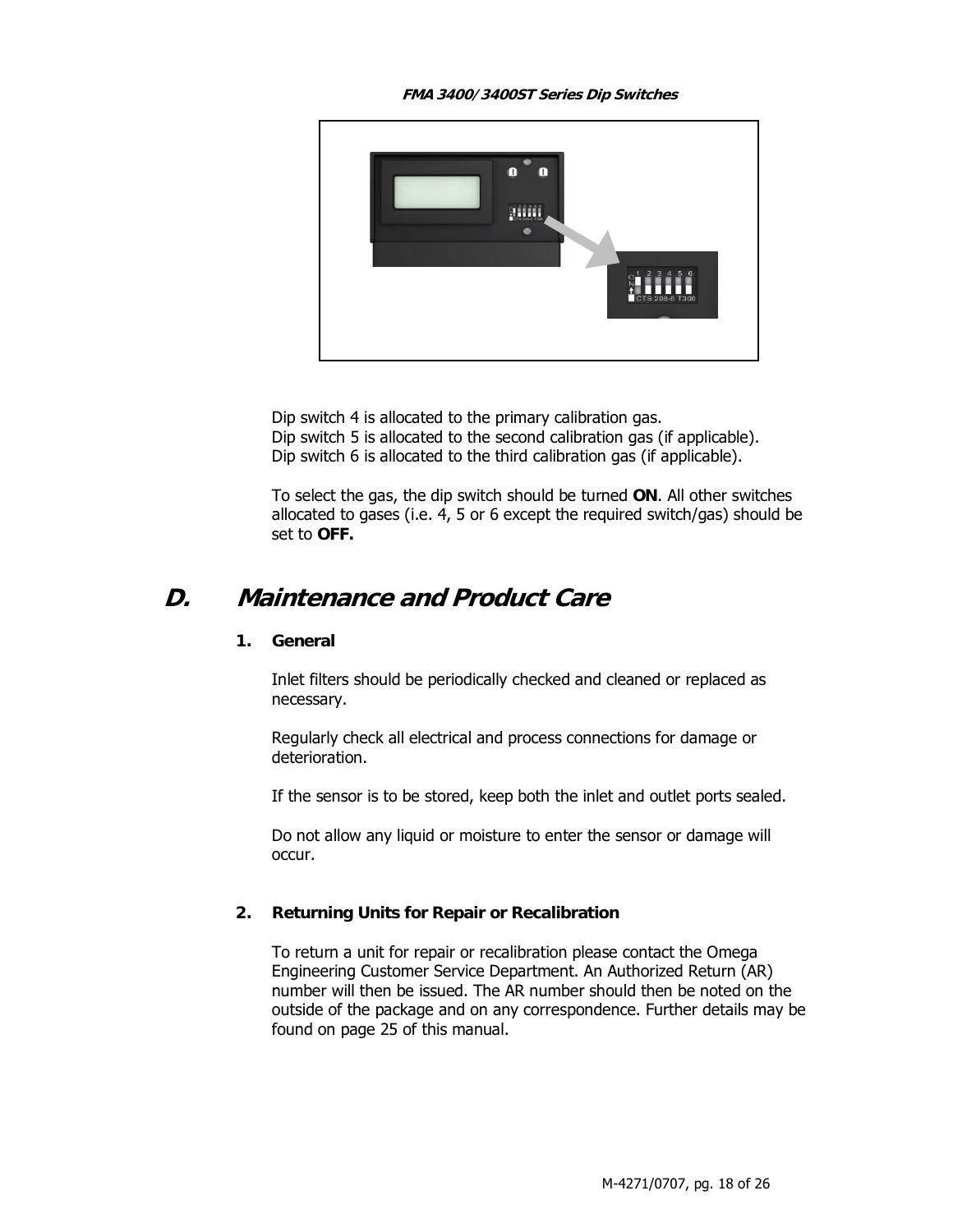# **E. Specifications**

| <b>Series</b>                       | <b>FMA 3200</b>                                                                                                                                             | <b>FMA 3400</b>                                                        | <b>FMA 3200ST</b>                                                          | <b>FMA 3400ST</b>                                                      |
|-------------------------------------|-------------------------------------------------------------------------------------------------------------------------------------------------------------|------------------------------------------------------------------------|----------------------------------------------------------------------------|------------------------------------------------------------------------|
| Accuracy<br>(including linearity)   | ±1.5% of<br>Full Scale*                                                                                                                                     | $±1.5\%$ of<br>Full Scale*<br>Second and<br>third gases<br>±3.0% F.S.* | ±1.5% of<br>Full Scale*                                                    | $±1.5\%$ of<br>Full Scale*<br>Second and<br>third gases<br>±3.0% F.S.* |
| Repeatability                       |                                                                                                                                                             |                                                                        | ±0.25% Full Scale*                                                         |                                                                        |
| <b>Pressure Rating</b>              |                                                                                                                                                             | 150 psig (10.3 bar)                                                    |                                                                            | 500 psig (34.5 bar)                                                    |
| <b>Pressure Sensitivity</b>         | ±0.02% Full Scale* per psi (per 69 mbar)                                                                                                                    |                                                                        |                                                                            |                                                                        |
| <b>Temperature Rating</b>           | Operating Range: 5 to 55°C<br>Recommended Range (for best performance) : 10 to 40°C<br>Storage Range: 0 to 70°C                                             |                                                                        |                                                                            |                                                                        |
| Temperature<br>Sensitivity          | ±0.15% F.S.* or less per °C                                                                                                                                 |                                                                        |                                                                            |                                                                        |
| Valve                               | Normally Closed<br>Positive Shut-off up to 60psig (4 bar)                                                                                                   |                                                                        |                                                                            |                                                                        |
| Body Leak Integrity                 | $1x10^{-7}$ sccs of He                                                                                                                                      |                                                                        |                                                                            |                                                                        |
| <b>Wetted Materials</b>             | Aluminum<br>304 Stainless Steel<br>316 Stainless Steel                                                                                                      |                                                                        | 303 Stainless Steel<br>304 Stainless Steel<br>316 Stainless Steel<br>Epoxy |                                                                        |
| O-Ring Material                     | Viton <sup>®</sup>                                                                                                                                          |                                                                        |                                                                            |                                                                        |
| <b>Fitting Material</b>             | Choose from acetal, brass, or stainless steel                                                                                                               |                                                                        |                                                                            |                                                                        |
| Recommended<br>Filtration           | 20 microns or less<br>Optional inline filters available                                                                                                     |                                                                        |                                                                            |                                                                        |
| Compatible gases                    | Clean, dry gases compatible with wetted materials                                                                                                           |                                                                        |                                                                            |                                                                        |
| Output Signal                       | 0-5VDC, Impedance greater than 2.5 $K\Omega$                                                                                                                |                                                                        |                                                                            |                                                                        |
| <b>External Set-point</b><br>Signal | 0-5VDC, Integrated 2MΩ load                                                                                                                                 |                                                                        |                                                                            |                                                                        |
| Internal Set-point<br>Signal        | N/A                                                                                                                                                         | <b>Front Panel</b><br>Adjustment                                       | N/A                                                                        | <b>Front Panel</b><br>Adjustment                                       |
| Warm-Up Time                        |                                                                                                                                                             | Less than 5 minutes                                                    |                                                                            |                                                                        |
| Integrated Display                  | N/A                                                                                                                                                         | $3\frac{1}{2}$ digit                                                   | N/A                                                                        | 31/ <sub>2</sub> digit                                                 |
| <b>Typical Power</b><br>Consumption | Standard: 12 VDC @ 250 mA (12.5-15 VDC)<br>"E" Suffix: 24 VDC @ 130 mA (22-25 VDC)                                                                          |                                                                        |                                                                            |                                                                        |
| Peak Power<br>Consumption           | Standard: 12 VDC @ 400 mA (12.5-15 VDC)<br>"E" Suffix: 24 VDC @ 260 mA (22-25 VDC)                                                                          |                                                                        |                                                                            |                                                                        |
| Electrical<br>Connections           | Integrated 36" (92 mm) cable, terminated with:<br>Standard: 6-pin Mini-DIN male (PS/2 Style)<br>D1 Option: 9-pin D-Sub male<br>D2 Option: 15-pin D-Sub male |                                                                        |                                                                            |                                                                        |
| Certifications                      | CE Approved<br>89/336/EEC (EN 55011 & EN 50082-1)<br>73/23/EEC Low Voltage Directive                                                                        |                                                                        |                                                                            |                                                                        |

\*Specifications from 10-100% of rated flow. Linearity is best fit straight line. All calibrations performed with air unless otherwise stated on calibration certificate.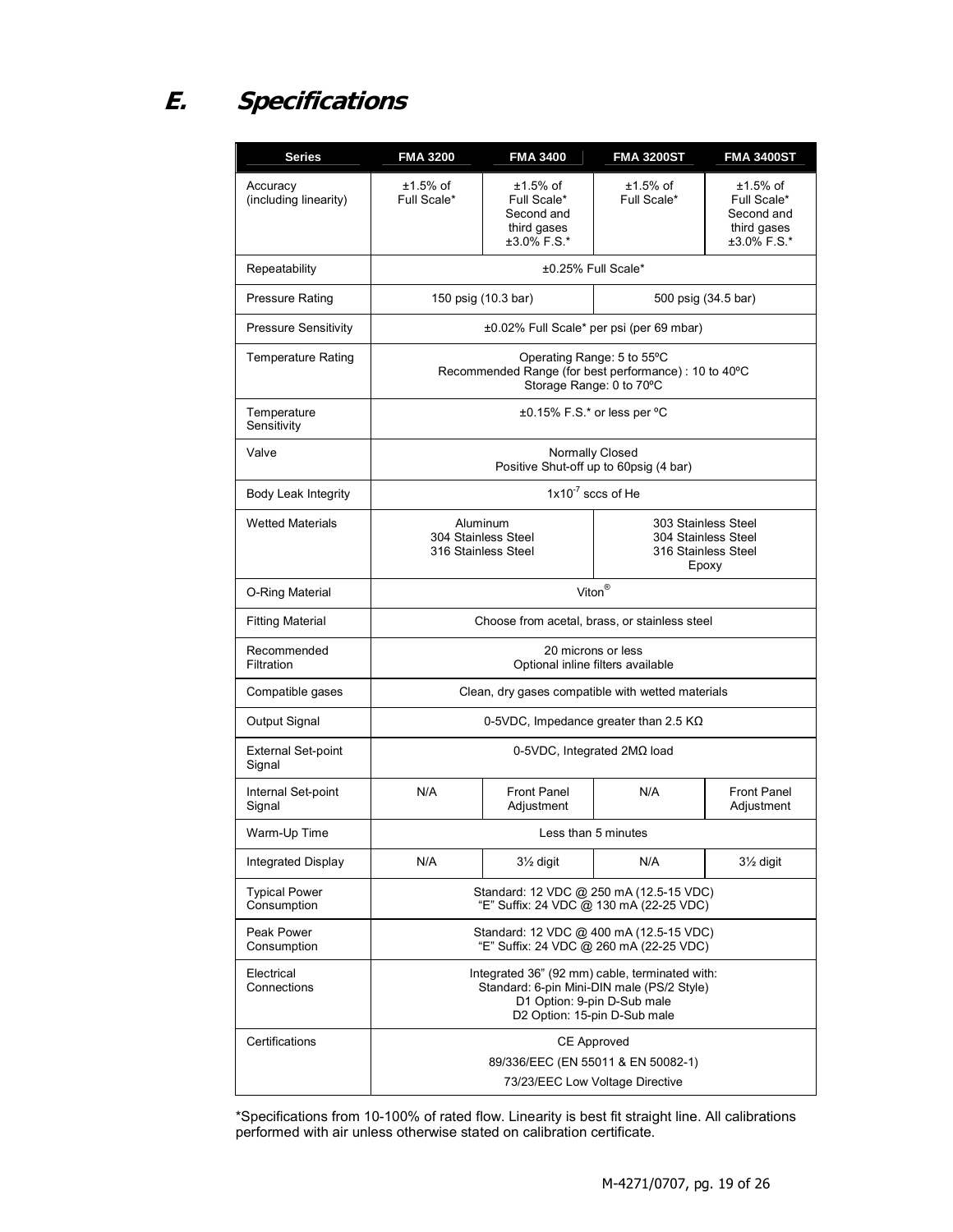#### F. **Dimensions**

ALL DIMENSIONS IN INCHES (MILLIMETERS IN BRACKETS)

FMA 3200/3200ST Series - 1/4" Stainless Fittings Shown

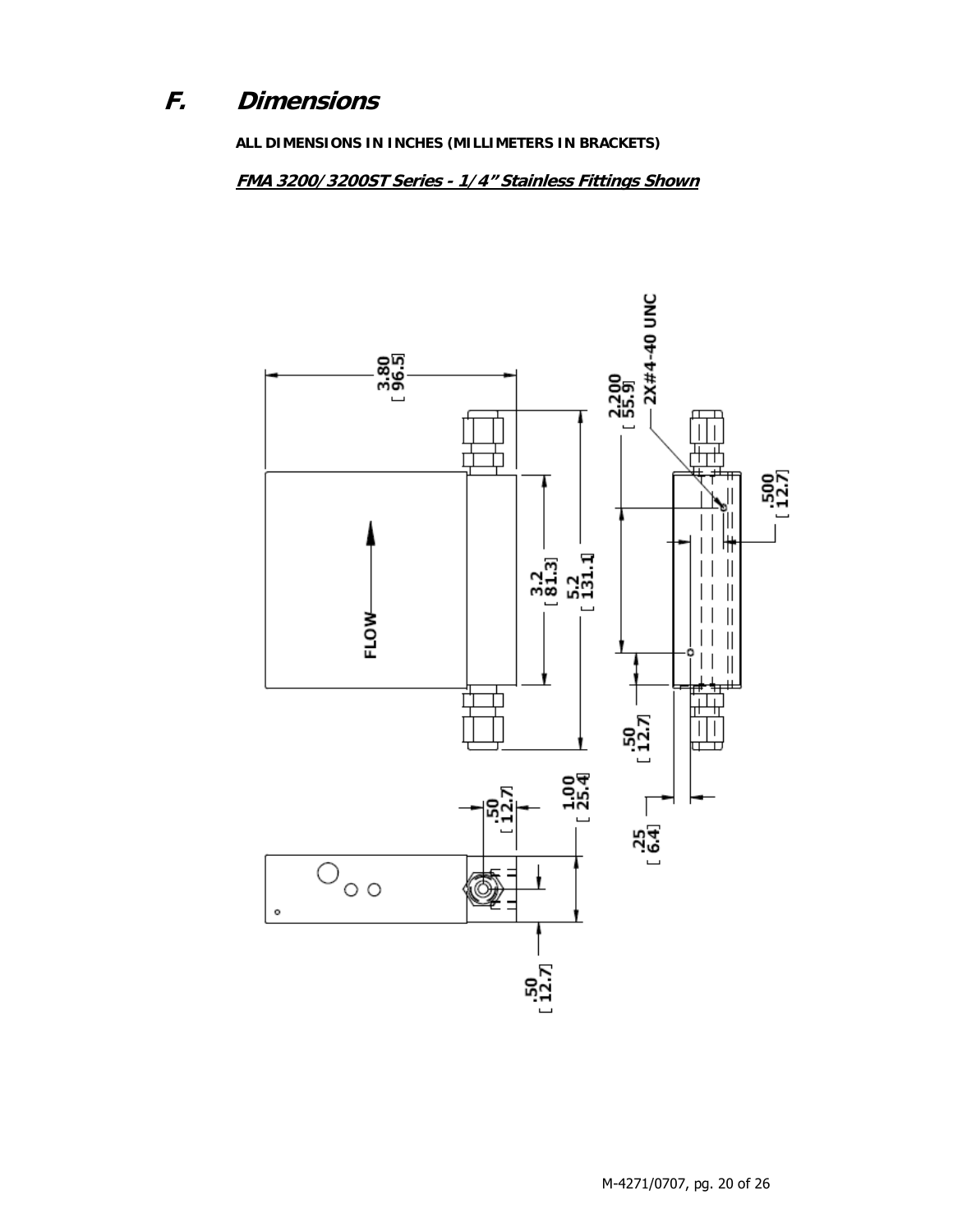

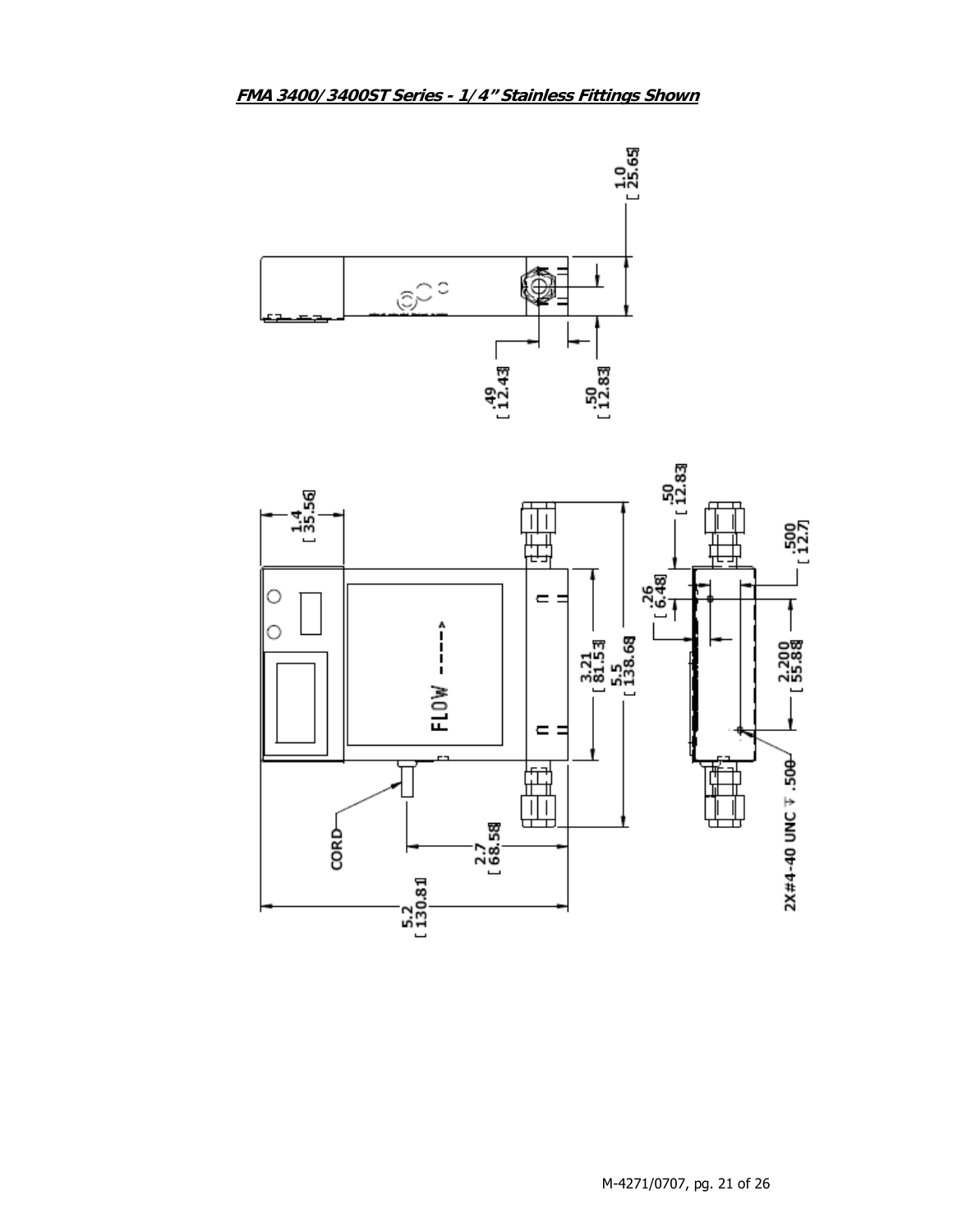| Gas            | <b>Chemical</b><br>Symbol       | <b>K</b> Factor |
|----------------|---------------------------------|-----------------|
| Acetylene      | C <sub>2</sub> H <sub>2</sub>   | 0.589           |
| Air            |                                 | 1.000           |
| Argon          | Ar                              | 1.438           |
| <b>Butane</b>  | $C_4H_{10}$                     | 0.260           |
| Carbon Dioxide | CO <sub>2</sub>                 | 0.739           |
| Deuterium      | D <sub>2</sub>                  | 1.000           |
| Ethylene       | C <sub>2</sub> H <sub>4</sub>   | 0.598           |
| Freon 11       | CCL <sub>3</sub> F              | 0.330           |
| Freon 12       | CCL <sub>2</sub> F <sub>2</sub> | 0.354           |
| Freon 13       | CCLF <sub>3</sub>               | 0.385           |
| Freon 14       | CF <sub>4</sub>                 | 0.420           |
| Freon 22       | CHCLF <sub>2</sub>              | 0.460           |
| Germane        | GeH <sub>4</sub>                | 0.570           |
| Helium         | He                              | 1.458           |
| Hydrogen       | H <sub>2</sub>                  | 1.011           |
| Krypton        | Kr                              | 1.440           |
| Methane        | CH <sub>4</sub>                 | 0.721           |
| Neon           | <b>Ne</b>                       | 1.443           |
| Nitric Oxide   | <b>NO</b>                       | 0.990           |
| Nitrogen       | N <sub>2</sub>                  | 1.000           |
| Nitrous Oxide  | $N_2O$                          | 0.710           |
| Oxygen         | O <sub>2</sub>                  | 0.991           |
| Ozone          | O <sub>3</sub>                  | 0.446           |
| Propane        | $C_3H_8$                        | 0.383           |
| Sulfur Dioxide | SO <sub>2</sub>                 | 0.690           |
| Xenon          | Xe                              | 1.437           |

These K Factors are given for reference only and are not intended as a recommendation of application suitability. Accuracy and response will be affected depending on the gas and flow range. Check the compatibility of all wetted materials before using any gas other than the calibration gas for the unit.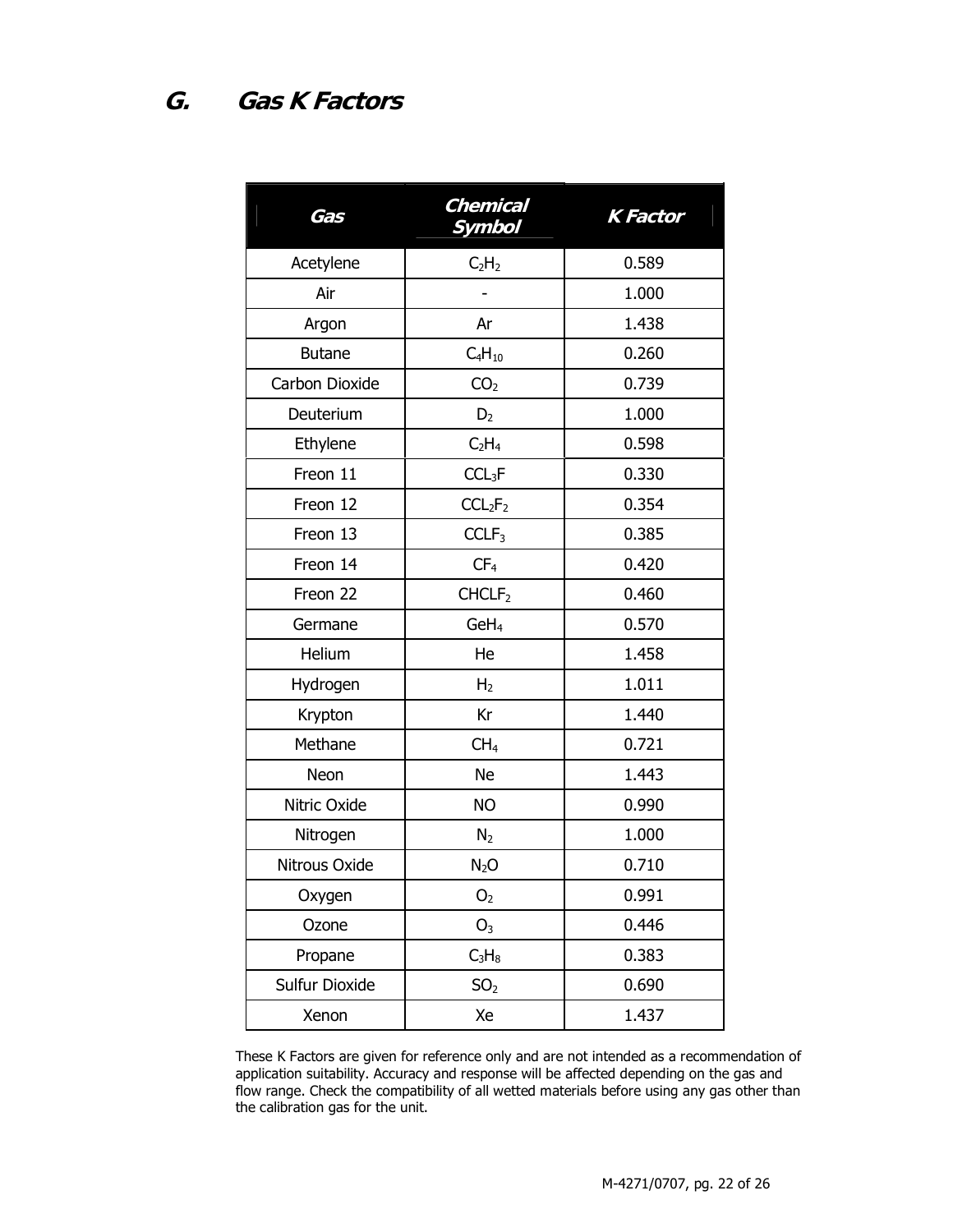# **H. Troubleshooting Guide**

| Symptom                           | <b>Possible Cause</b>                       | Method of Correction                                                                                            |
|-----------------------------------|---------------------------------------------|-----------------------------------------------------------------------------------------------------------------|
| Clicking noise from<br>controller | Unit in error mode                          | Check there is sufficient<br>pressure and that the flow<br>path is not restricted or<br>blocked                 |
| No response                       | Unit wired incorrectly                      | Check wiring is according to<br>Section B5                                                                      |
|                                   | Loose connection                            | Check all connectors and<br>wiring                                                                              |
|                                   | Damaged connector pins                      | Contact Omega Engineering                                                                                       |
|                                   | Blocked flow path                           | Check flow path for<br>obstructions.                                                                            |
|                                   | Piping leak before sensor                   | Check all piping and<br>connections.                                                                            |
|                                   | Insufficient power                          | Check the power supply<br>output and increase if<br>necessary                                                   |
|                                   | Output load resistance too low              | Ensure the voltmeter or<br>data acquisition system or<br>display has an impedance of<br>greater than of 2.5kohm |
|                                   | Flow too low for the unit                   | Ensure that the flow being<br>measured is within the<br>capabilities of the unit                                |
|                                   | Unit damaged or faulty                      | Contact Omega Engineering                                                                                       |
| Inaccurate control                | Particles in flow path                      | Add filtration before the<br>sensor.                                                                            |
|                                   | Flow path obscured                          | Remove any debris or<br>blockage in the flow path<br>eg. PTFE tape.                                             |
|                                   | Unit calibrated for a different<br>gas      | Check calibration certificate<br>and apply a "K" Factor to<br>readings if necessary.                            |
|                                   | Gas composition is variable                 | Contact Omega Engineering                                                                                       |
|                                   | Fittings have been changed                  | Replace the factory installed<br>fittings                                                                       |
|                                   | Moisture in gas                             | Ensure gas is clean and dry                                                                                     |
|                                   | Insufficient warm-up period                 | Allow the unit to warm-up<br>for at least 5 minutes.                                                            |
|                                   | Zero drift                                  | Verify the zero and adjust<br>as necessary as explained in<br>Section C                                         |
|                                   | The gain potentiometer has<br>been adjusted | Contact Omega Engineering                                                                                       |
|                                   | Unit needs recalibration                    | Contact Omega Engineering                                                                                       |
|                                   | Flow too high for the unit                  | Ensure that the flow being<br>measured is within the<br>capabilities of the unit                                |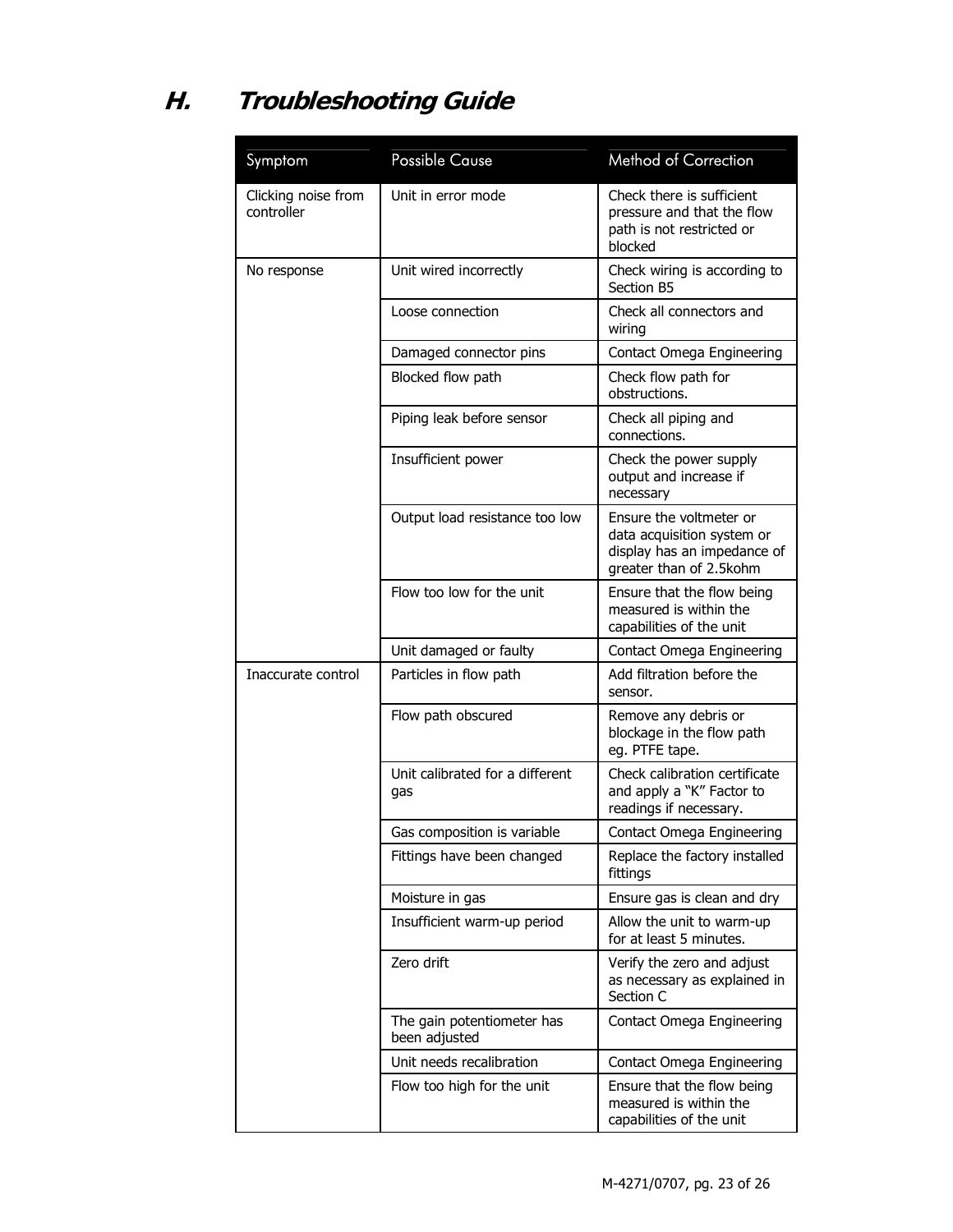| Symptom                    | <b>Possible Cause</b>                                                             | <b>Method of Correction</b>                                                                                            |
|----------------------------|-----------------------------------------------------------------------------------|------------------------------------------------------------------------------------------------------------------------|
| Inaccurate control         | Insufficient or varying power                                                     | Check the power supply<br>output and increase if<br>necessary                                                          |
|                            | Insufficient pressure                                                             | Ensure the pressure (an<br>differential pressure) is high<br>enough o operate the unit.                                |
|                            | Varying pressure                                                                  | Check the stability of the<br>pressure regulation and<br>improve if necessary.                                         |
|                            | Ambient temperature too high<br>or too low                                        | Place the unit in a suitable<br>environment                                                                            |
|                            | Output load resistance too low                                                    | Ensure the voltmeter or<br>data acquisition system or<br>display has an impedance of<br>greater than of 2.5kohm        |
|                            | Gas temperature too high or<br>too low                                            | Ensure the gas temperature<br>is within the recommended<br>operating range                                             |
|                            | Unit damaged or faulty                                                            | Contact Omega Engineering                                                                                              |
| Problems with<br>rezeroing | Gas flow through unit not<br>completely stopped                                   | Ensure there is no flow<br>through the unit. The<br>easiest way to do this is to<br>plug both the inlet and<br>outlet. |
|                            | Severe fluctuations in the<br>ambient temperature e.g. unit<br>in direct sunlight | Carry out the rezero<br>procedure in a stable<br>environment                                                           |
|                            | Unstable power supply                                                             | Check the stability and<br>suitability of the power<br>source                                                          |
|                            | Insufficient warm-up period                                                       | Allow the unit to warm-up<br>for at least 5 minutes.                                                                   |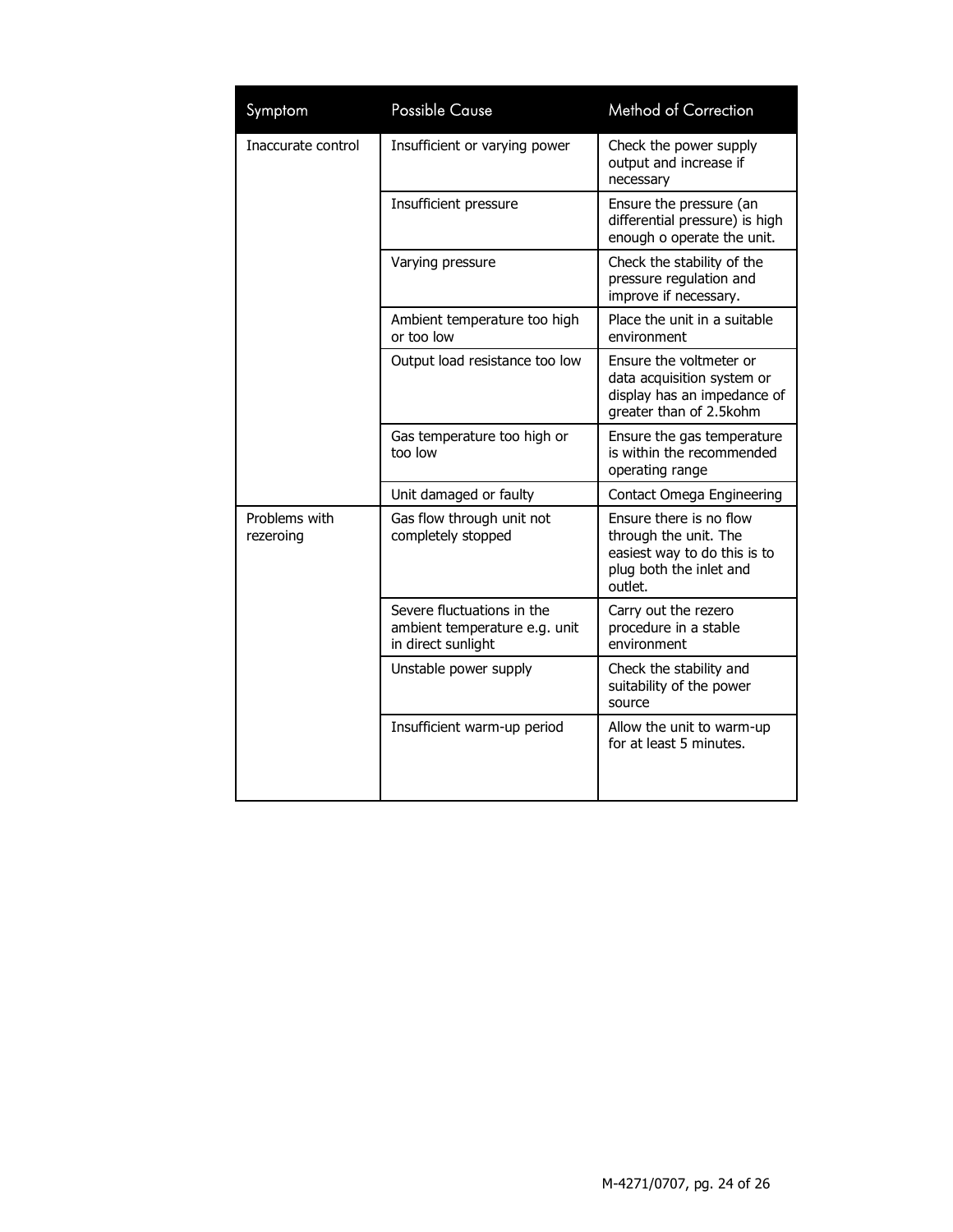### ⊩WARRANTY/DISCLAIMER ≡

OMEGA ENGINEERING, INC. warrants this unit to be free of defects in materials and workmanship for a period of 13 months from date of purchase. OMEGA's WARRANTY adds an additional one (1) month grace period to the normal one (1) year product warranty to cover handling and shipping time. This ensures that OMEGA's customers receive maximum coverage on each product.

If the unit malfunctions, it must be returned to the factory for evaluation. OMEGA's Customer Service Department will issue an Authorized Return (AR) number immediately upon phone or written request. Upon examination by OMEGA, if the unit is found to be defective, it will be repaired or replaced at no charge. OMEGA's WARRANTY does not apply to defects resulting from any action of the purchaser, including but not limited to mishandling, improper interfacing, operation outside of design limits, improper repair, or unauthorized modification. This WARRANTY is VOID if the unit shows evidence of having been tampered with or shows evidence of having been damaged as a result of excessive corrosion; or current, heat, moisture or vibration; improper specification; misapplication; misuse or other operating conditions outside of OMEGA's control. Components in which wear is not warranted, include but are not limited to contact points, fuses, and triacs.

OMEGA is pleased to offer suggestions on the use of its various products. However, OMEGA neither assumes responsibility for any omissions or errors nor assumes liability for any damages that result from the use of its products in accordance with information provided by OMEGA, either verbal or written. OMEGA warrants only that the parts manufactured by the company will be as specified and free of defects. OMEGA MAKES NO OTHER WARRANTIES OR REPRESENTATIONS OF ANY KIND WHATSOEVER, EXPRESSED OR IMPLIED, EXCEPT THAT OF TITLE, AND ALL IMPLIED WARRANTIES INCLUDING ANY WARRANTY OF MERCHANTABILITY AND FITNESS FOR A PARTICULAR PURPOSE ARE HEREBY DISCLAIMED. LIMITATION OF LIABILITY: The remedies of purchaser set forth herein are exclusive, and the total liability of OMEGA with respect to this order, whether based on contract, warranty, negligence, indemnification, strict liability or otherwise, shall not exceed the purchase price of the component upon which liability is based. In no event shall OMEGA be liable for consequential, incidental or special damages.

CONDITIONS: Equipment sold by OMEGA is not intended to be used, nor shall it be used: (1) as a "Basic Component" under 10 CFR 21 (NRC), used in or with any nuclear installation or activity; or (2) in medical applications or used on humans. Should any Product(s) be used in or with any nuclear installation or activity, medical application, used on humans, or misused in any way, OMEGA assumes no responsibility as set forth in our basic WARRANTY/DISCLAIMER language, and, additionally, purchaser will indemnify OMEGA and hold OMEGA harmless from any liability or damage whatsoever arising out of the use of the Product(s) in such a manner.

#### **RETURN REQUESTS/INQUIRIES**

Direct all warranty and repair requests/inquiries to the OMEGA Customer Service Department, BEFORE RETURNING ANY PRODUCT(S) TO OMEGA, PURCHASER MUST OBTAIN AN AUTHORIZED RETURN (AR) NUMBER FROM OMEGA'S CUSTOMER SERVICE DEPARTMENT (IN ORDER TO AVOID PROCESSING DELAYS). The assigned AR number should then be marked on the outside of the return package and on any correspondence.

The purchaser is responsible for shipping charges, freight, insurance and proper packaging to prevent breakage in transit.

FOR WARRANTY RETURNS, please have the following information available BEFORE contacting OMEGA:

- 1. Purchase Order number under which the product was PURCHASED,
- 2. Model and serial number of the product under warranty, and
- 3. Repair instructions and/or specific problems relative to the product.

FOR NON-WARRANTY REPAIRS, consult OMEGA for current repair charges. Have the following information available BEFORE contacting OMEGA:

- 1. Purchase Order number to cover the COST of the repair,
- 2. Model and serial number of the product, and
- 3. Repair instructions and/or specific problems relative to the product.